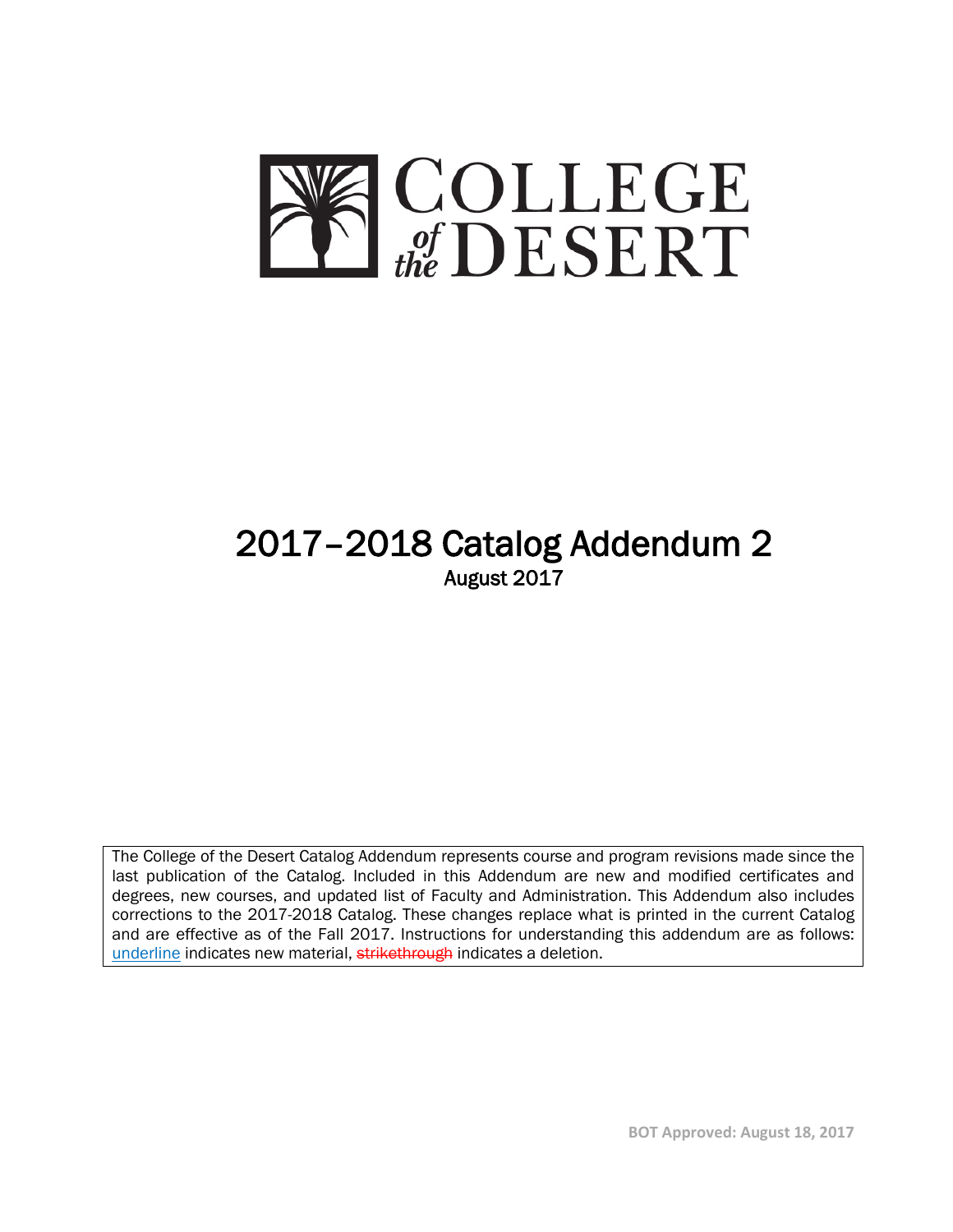### Changes to page 41 – Student Right-to-Know Disclosure

In compliance with the Student Right-to-Know and Campus Security Act of 1990, it is the policy of the Desert Community College District to make available its completion and transfer rates to all current and prospective students.

Beginning in Fall 2012-2013, a cohort of all certificate-, degree-, and transfer-seeking first-time, full-time students were tracked over a three-year period. Their completion and transfer rates are listed below. These rates do not represent the success rates of the entire student population at the College of the Desert, nor do they account for all student outcomes occurring after this three-year tracking period.

### Completion Rate: 29.13 26.65%

Based upon the cohort defined above, a Completer is a student who attained a certificate or degree or became 'transfer prepared' during a three year period, from Fall  $2012 - 2013$  to Spring  $2015$  2016. Students who have completed 60 transferable units with a GPA of 2.0 or better are considered 'transfer-prepared'.

### Transfer Rate: **9.49 8.48%**

Based upon the cohort defined above, students who transferred to another post-secondary institution, prior to attaining a degree, certificate, or becoming 'transfer-prepared' during a five semester period, from Spring 2013-2014 to Spring 2015 2016, are transfer students.

More information about Student-Right-to-Know rates and how they should be interpreted can be found at the California Community Colleges Chancellor's Office, "Student Right-to-Know" website.

### Programs of Study

### NEW CREDIT PROGRAMS

### Building Automation Control Certificate of Achievement

The Building Automation Control Certificate offers the students the opportunity to learn the academic, occupational, communication, and technical training skills needed by entry level technicians in the commercial Heating, Ventilating, and Air Conditioning (HVAC) industry. Students completing this certificate will develop multiple skills that include real-world knowledge of: Fundamentals of electricity, physics for building science, building commissioning, schematic and blueprint reading, mechanical and electrical devices, hardware and software for building technicians, digital controls, control networks and programming, BAS system installation, service, operation, maintenance, and troubleshooting, automated HVAC system controls, energy management system controls, and lighting and security system controls. This curriculum was developed in collaboration with several community colleges and industry partners to provide a path to various commercial Heating, Ventilation, and Air Conditioning (HVAC) career areas.

| <b>Required Courses:</b> |                                                                        |  |
|--------------------------|------------------------------------------------------------------------|--|
| ACR-060                  |                                                                        |  |
| ACR-064                  |                                                                        |  |
| ACR-065                  |                                                                        |  |
| ACR-076                  |                                                                        |  |
| ACR-090                  |                                                                        |  |
| ACR-091                  |                                                                        |  |
| ACR-092                  |                                                                        |  |
|                          |                                                                        |  |
|                          | Advisors: George Brown, gibrown@collegeofthedesert.edu, (760) 568-3238 |  |
|                          | Ramiro Galicia, rgalicia@collegeofthedesert.edu, (760) 674-7833        |  |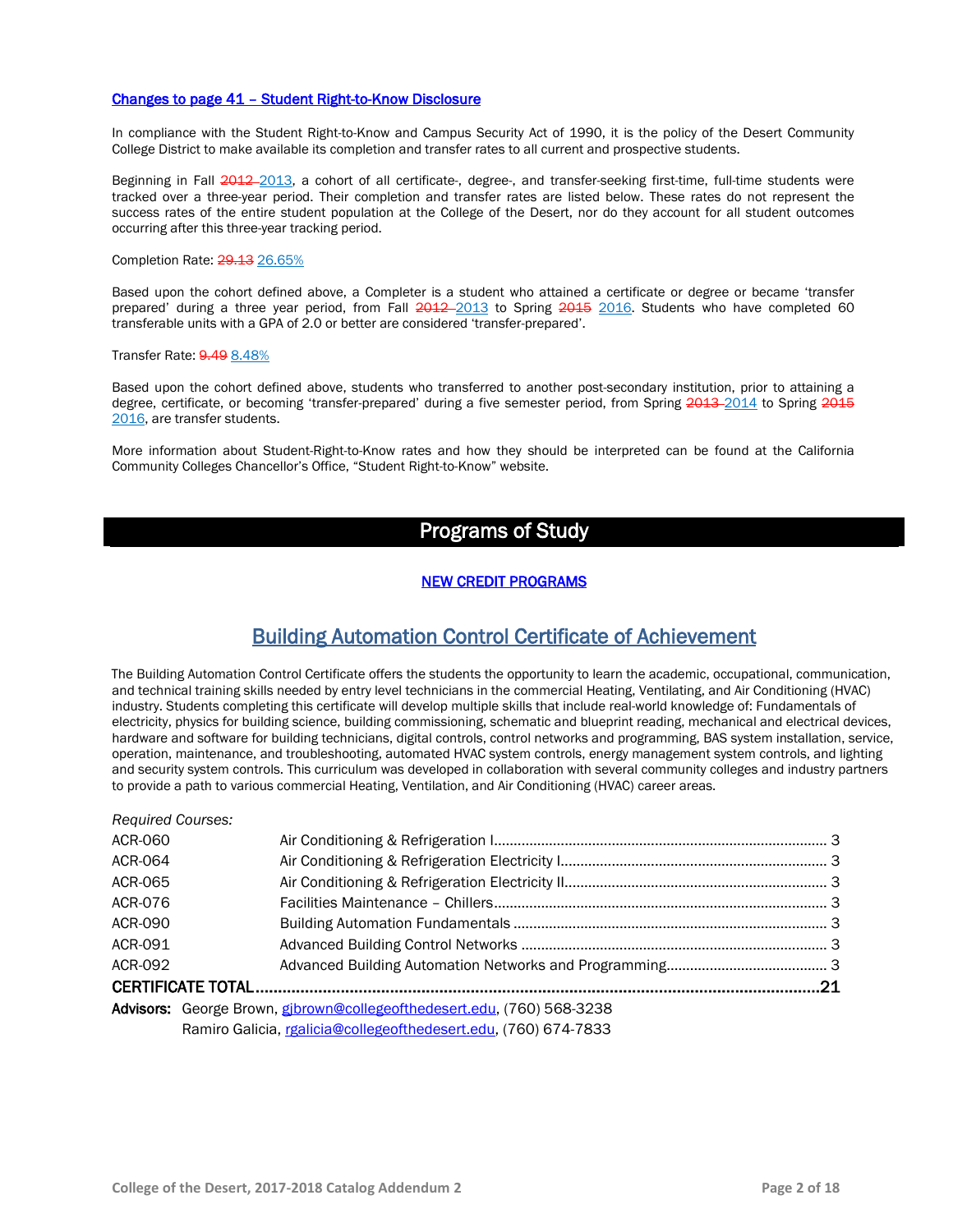# Commercial Gas Heating Certificate of Achievement

The Commercial Gas Heating offers the students the opportunity to learn the academic, occupational, communication, and technical training skills needed by entry level technicians in the commercial Heating, Air Conditioning, and Refrigeration industry. Students completing this certificate will develop multiple skills that include real-world knowledge of combustion theory and application, combustion analysis, equipment tools, heating systems and components, electrical troubleshooting, heating safety, fuel properties, carbon monoxide measurements, safety, and health effects, building pressure measurements, static pressure, pressure imbalances, combustion appliance zone testing, and furnace installation and service. This curriculum was developed in collaboration with several community colleges and industry partners to provide a path to various commercial Heating, Air Conditioning, and Refrigeration career areas including, but not limited to facilities maintenance, building engineer, manufacturing, design, installation, service, sales, and entrepreneurship.

*Required Courses:* 

*Required Courses:* 

| ACR-060        |                                                                        |  |
|----------------|------------------------------------------------------------------------|--|
| <b>ACR-064</b> |                                                                        |  |
| <b>ACR-065</b> |                                                                        |  |
| <b>ACR-076</b> |                                                                        |  |
| ACR-080        |                                                                        |  |
| ACR-084        |                                                                        |  |
|                |                                                                        |  |
|                | Advisors: George Brown, gibrown@collegeofthedesert.edu, (760) 568-3238 |  |
|                | Ramiro Galicia, rgalicia@collegeofthedesert.edu, (760) 674-7833        |  |

# Facilities Operations Technician Certificate of Achievement

The Facilities Operations Technician Certificate offers the students the opportunity to learn the academic, occupational, communication, and technical training skills needed by entry level technicians in the commercial Heating, Ventilating, and Air Conditioning (HVAC) industry. Students completing this certificate will develop multiple skills that include real-world knowledge of: Air conditioning and refrigeration theory and application, equipment tools, systems and components, interpreting electrical diagrams, physics for building science, building commissioning, building automation controls, control networks, carbon monoxide analysis, building pressure measurements, general combustion theory, plumbing fundamentals, boilers, chillers, air supply and delivery, system evacuation and charging, equipment service and installation, energy conservation, design, troubleshooting, and safety. This curriculum was developed in collaboration with several community colleges and industry partners to provide a path to various commercial Heating, Ventilating, and Air Conditioning (HVAC) career areas.

| ncyulicu Cuurscs. |                                                                        |  |
|-------------------|------------------------------------------------------------------------|--|
| ACR-060           |                                                                        |  |
| ACR-064           |                                                                        |  |
| ACR-065           |                                                                        |  |
| ACR-076           |                                                                        |  |
| <b>ACR-078</b>    |                                                                        |  |
| ACR-083           |                                                                        |  |
| <b>ACR-084</b>    |                                                                        |  |
| ACR-090           |                                                                        |  |
| ARCH-011          |                                                                        |  |
| ACT-030           |                                                                        |  |
|                   |                                                                        |  |
|                   | Advisors: George Brown, gibrown@collegeofthedesert.edu, (760) 568-3238 |  |
|                   | Ramiro Galicia, rgalicia@collegeofthedesert.edu, (760) 674-7833        |  |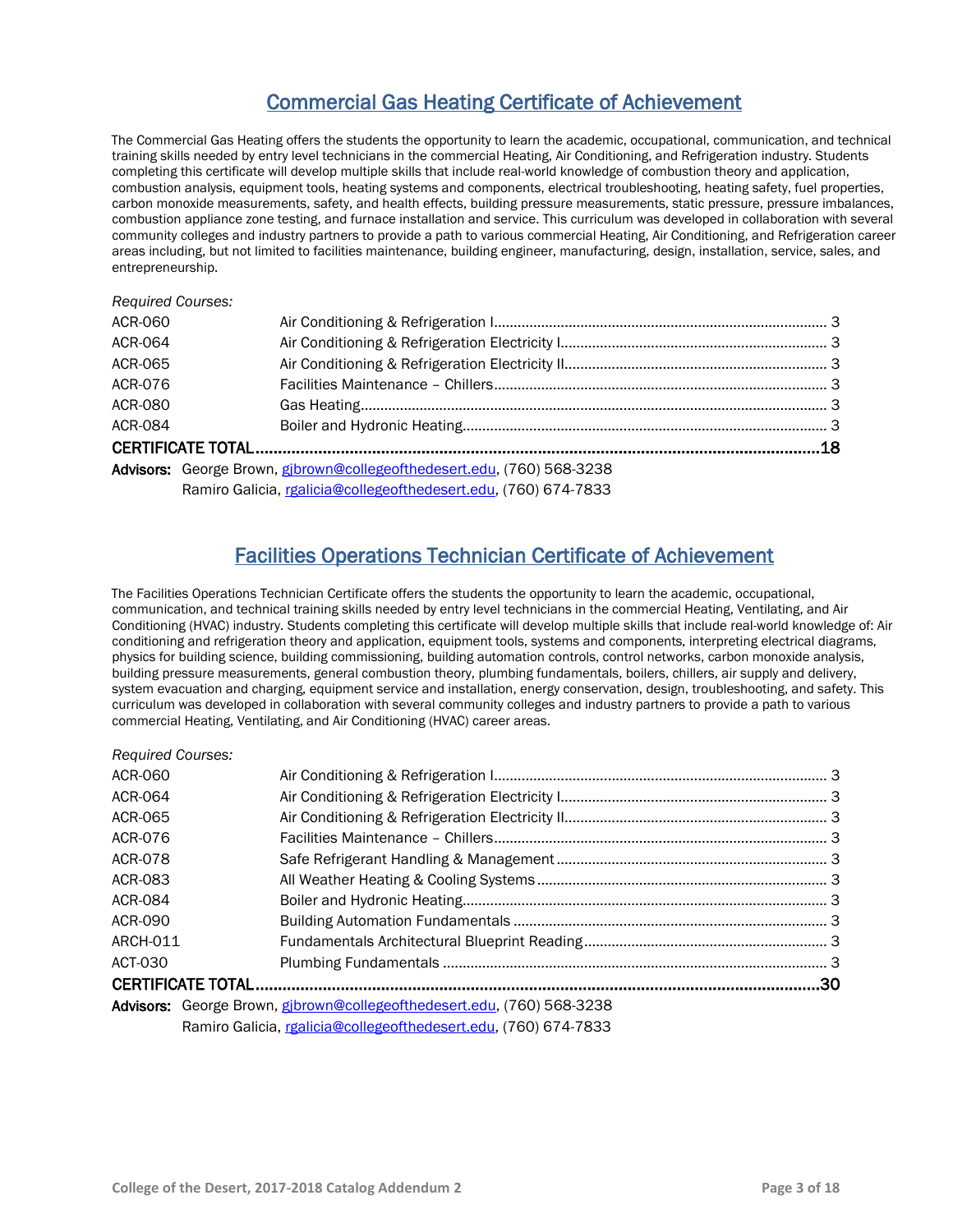# Green HVAC Commercial Certificate of Achievement

Green HVAC Commercial offers the students the opportunity to learn the academic, occupational, communication, and technical training skills needed by entry level technicians in the commercial Heating, Ventilating, and Air Conditioning (HVAC) industry. Students completing this certificate will develop multiple skills that include real-world knowledge of air conditioning and refrigeration theory and application, equipment tools, systems and components, fundamentals of motors and capacitors, interpreting electrical diagrams, building automation controls, control networks, principles of hydronic heat, boilers, chillers, duct and envelope testing, air supply and delivery, system evacuation and charging, troubleshooting, equipment service and installation, energy conservation, design, and safety. This curriculum was developed in collaboration with several community colleges and industry partners to provide a path to various commercial Heating, Ventilating, and Air Conditioning (HVAC) career areas.

### *Required Courses:*

| ACR-060        |                                                                        |  |
|----------------|------------------------------------------------------------------------|--|
| ACR-061        |                                                                        |  |
| ACR-064        |                                                                        |  |
| ACR-065        |                                                                        |  |
| <b>ACR-075</b> |                                                                        |  |
| ACR-076        |                                                                        |  |
| ACR-077        |                                                                        |  |
| ACR-078        |                                                                        |  |
| ACR-083        |                                                                        |  |
| ACR-084        |                                                                        |  |
| ACR-090        |                                                                        |  |
| <b>BIT-020</b> |                                                                        |  |
|                |                                                                        |  |
|                | Advisors: George Brown, gibrown@collegeofthedesert.edu, (760) 568-3238 |  |
|                | Ramiro Galicia, rgalicia@collegeofthedesert.edu, (760) 674-7833        |  |

# Green HVAC Residential Certificate of Achievement

Green HVAC Residential Certificate offers the students the opportunity to learn the academic, occupational, communication, and technical training skills needed by entry level technicians in the residential Heating, Ventilating, and Air Conditioning (HVAC) industry. Students completing this certificate will develop multiple skills that include real-world knowledge of: Air conditioning and refrigeration theory and application, equipment tools, systems and components, duct and envelope testing, fundamentals of motors and capacitors, interpreting electrical diagrams, air supply and delivery, system evacuation and charging, troubleshooting, equipment service and installation, energy conservation, design, and safety. This curriculum was developed in collaboration with several community colleges and industry partners to provide a path to various residential Heating, Ventilating, and Air Conditioning (HVAC) career areas.

### *Required Courses:*

| ACR-060 |                                                                        |  |
|---------|------------------------------------------------------------------------|--|
| ACR-061 |                                                                        |  |
| ACR-064 |                                                                        |  |
| ACR-065 |                                                                        |  |
| ACR-075 |                                                                        |  |
| ACR-077 |                                                                        |  |
| ACR-078 |                                                                        |  |
| ACR-080 |                                                                        |  |
| ACR-083 |                                                                        |  |
|         |                                                                        |  |
|         | Advisors: George Brown, gibrown@collegeofthedesert.edu, (760) 568-3238 |  |
|         | Ramiro Galicia, rgalicia@collegeofthedesert.edu, (760) 674-7833        |  |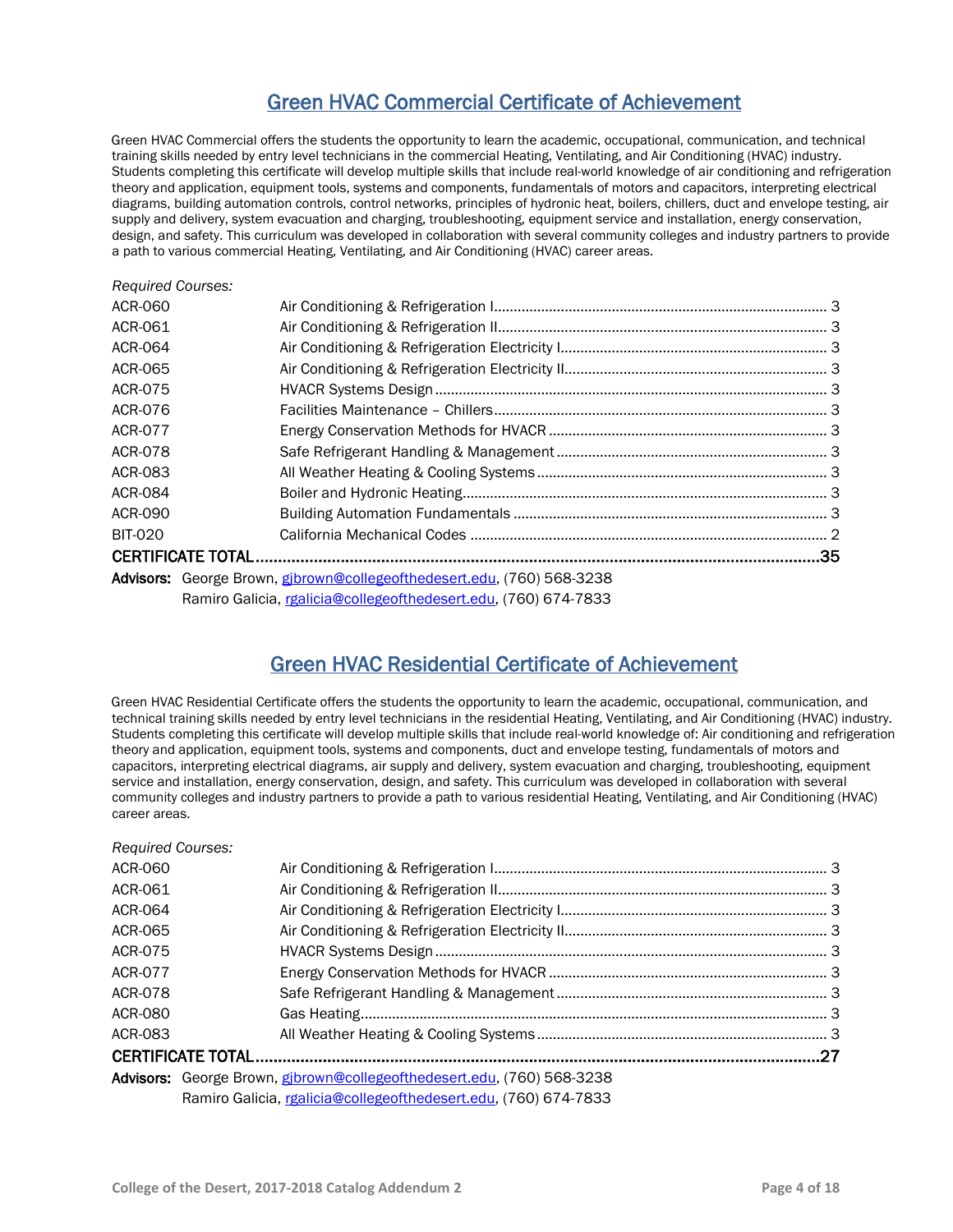# Heat Pumps Certificate of Achievement

The Heat Pumps Certificate offers students the opportunity to learn the academic, occupational, communication, and technical training skills needed by entry level technicians in the Heating, Ventilating, and Air Conditioning (HVAC) industry. All weather heating and cooling systems, better known as heat pumps, are a specialized cost saving device typically found in commercial buildings that are now becoming more commonplace in residential buildings. Students completing this certificate will develop advanced theory, troubleshooting, and service skills, as well as an advanced understanding of heat pump schematics, components, and controls. This curriculum was developed in collaboration with several community colleges and industry partners to provide a path to careers that require heat pump technical servicing skills.

| <b>Required Courses:</b> |                                                                        |  |
|--------------------------|------------------------------------------------------------------------|--|
| ACR-060                  |                                                                        |  |
| ACR-061                  |                                                                        |  |
| <b>ACR-064</b>           |                                                                        |  |
| ACR-065                  |                                                                        |  |
| <b>ACR-078</b>           |                                                                        |  |
| ACR-083                  |                                                                        |  |
|                          |                                                                        |  |
|                          | Advisors: George Brown, gibrown@collegeofthedesert.edu, (760) 568-3238 |  |
|                          | Ramiro Galicia, rgalicia@collegeofthedesert.edu, (760) 674-7833        |  |

# Residential Gas Heating Certificate of Achievement

The Residential Gas Heating Certificate offers the students the opportunity to learn the academic, occupational, communication, and technical training skills needed by entry level technicians in the residential Heating, Air Conditioning, and Refrigeration industry. Students completing this certificate will develop multiple skills that include real-world knowledge of: Combustion theory and application, combustion analysis, equipment tools, heating systems and components, electrical troubleshooting, heating safety, fuel properties, carbon monoxide safety, building pressure measurements, furnace installation and service. This curriculum was developed in collaboration with several community colleges and industry partners to provide a path to various residential Heating, Air Conditioning, and Refrigeration career areas.

| <b>Required Courses:</b> |                                                                        |  |
|--------------------------|------------------------------------------------------------------------|--|
| ACR-060                  |                                                                        |  |
| ACR-064                  |                                                                        |  |
| ACR-065                  |                                                                        |  |
| <b>ACR-080</b>           |                                                                        |  |
|                          |                                                                        |  |
|                          | Advisors: George Brown, gibrown@collegeofthedesert.edu, (760) 568-3238 |  |
|                          | Ramiro Galicia, rgalicia@collegeofthedesert.edu, (760) 674-7833        |  |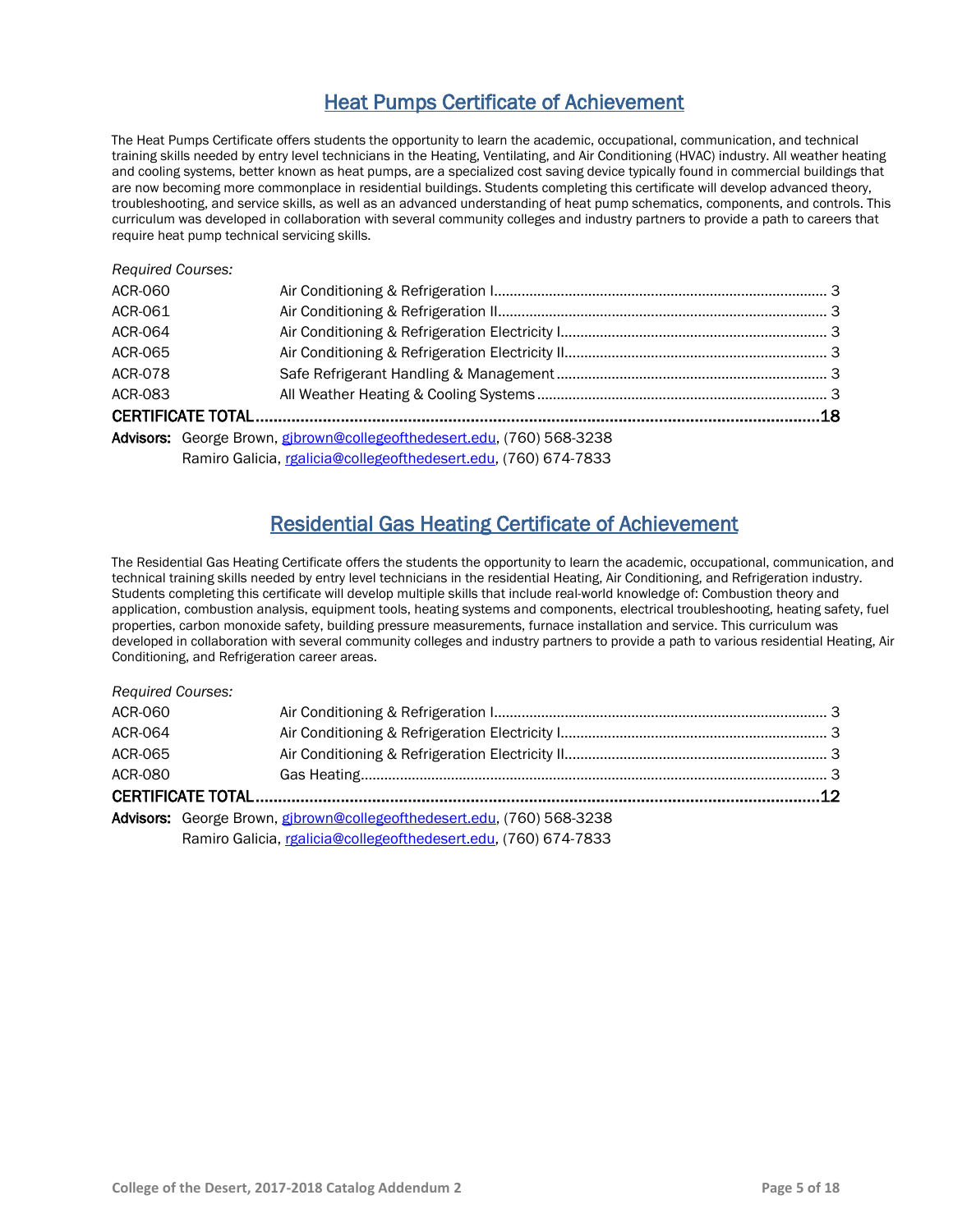# Associate in Arts in Child and Adolescent Development for Transfer Degree (AA-T)

College of the Desert offers a Child and Adolescent Development Associate in Arts for Transfer degree, also called Child and Adolescent Development AA-T. Students completing this interdisciplinary degree are prepared to understand the processes of change and growth that characterize human development from conception to age 18. Course offerings are drawn from psychology, sociology, human development, anthropology, and biology, with electives from other departments. Students completing an associate's degree in Child and Adolescent Development are qualified to work in school districts as classroom paraprofessionals and for social services programs as entry level social workers. Students completing a Bachelor of Arts degree in this major typically choose careers in education, social services, counseling, and guidance, or in the field of health.

The Child and Adolescent AA-T is intended for students who plan to complete a bachelor's degree in a similar major at a CSU campus. Students completing this degree are guaranteed admission to the CSU system, but not to a particular campus or major.

This degree requires students to complete 60 CSU transferable units including completion of CSU GE or IGETC and 21-23 units in the major with a cumulative GPA of 2.0 or better. Title 5 requires that students must earn a "C" or better in all courses required for the major or area of emphasis. There are no additional graduation requirements. Student should consult with a counselor when planning to complete the degree for more information on university admission and transfer requirements.

| Required Core Courses: |                                |  |
|------------------------|--------------------------------|--|
| <b>BI-004</b>          |                                |  |
| $or$ BI-007            | Biology of Mammals (3)         |  |
| ECE-010                |                                |  |
| ECE-017                |                                |  |
| <b>PSY-001</b>         |                                |  |
| <b>PSY-003</b>         |                                |  |
| <b>MATH-014</b>        |                                |  |
| or SOC-003             | Fundamentals of Statistics (3) |  |
|                        |                                |  |

### List A - *Select 1 course (3 units):*

| ANTH-002 | Cultural Anthropology (3)                 |
|----------|-------------------------------------------|
| ECE-012  | Child, Family and Community Relations (3) |
| SOC-001  | Introductory Sociology (3)                |
| SOC-014  | Introduction to Race and Ethnicity (3)    |

| Transferable Electives <sup>+</sup> (as needed to reach 60 transferable units)         |  |
|----------------------------------------------------------------------------------------|--|
|                                                                                        |  |
| *Units for the major may be double counted for CSU GE or IGETC, confer with Counselor. |  |

**<sup>+</sup>** Elective units to reach 60-unit total must be CSU transferable, confer with Counselor.

Advisor: Donna Greene, [dgreene@collegeofthedesert.edu,](mailto:dgreene@collegeofthedesert.edu) (760) 776-7429

### Associate of Science Degree in Engineering

The Associate in Science degree in Engineering prepares students for transfer to the four year college or university to complete a bachelor's degree program in one of the following engineering disciplines: aerospace, biomedical, chemical, civil, computer, electrical, environmental, manufacturing, mechanical, and nuclear. The program covers courses typically offered in freshman and sophomore years of an accredited engineering curriculum in the United States. Students are strongly recommended to keep themselves informed of the rules and requirements related to the major department at the transfer institution. Students are advised to use the counseling expertise available via the Counseling Center and faculty advisors to establish an individual educational plan specific to their academic goal.

### Fundamentals Core Courses for Engineering Major (31 units):

| ENGR-009   |                                             |  |
|------------|---------------------------------------------|--|
| ENGR-006A  |                                             |  |
| or PH-006A | Electric Circuits/Engineering & Science (4) |  |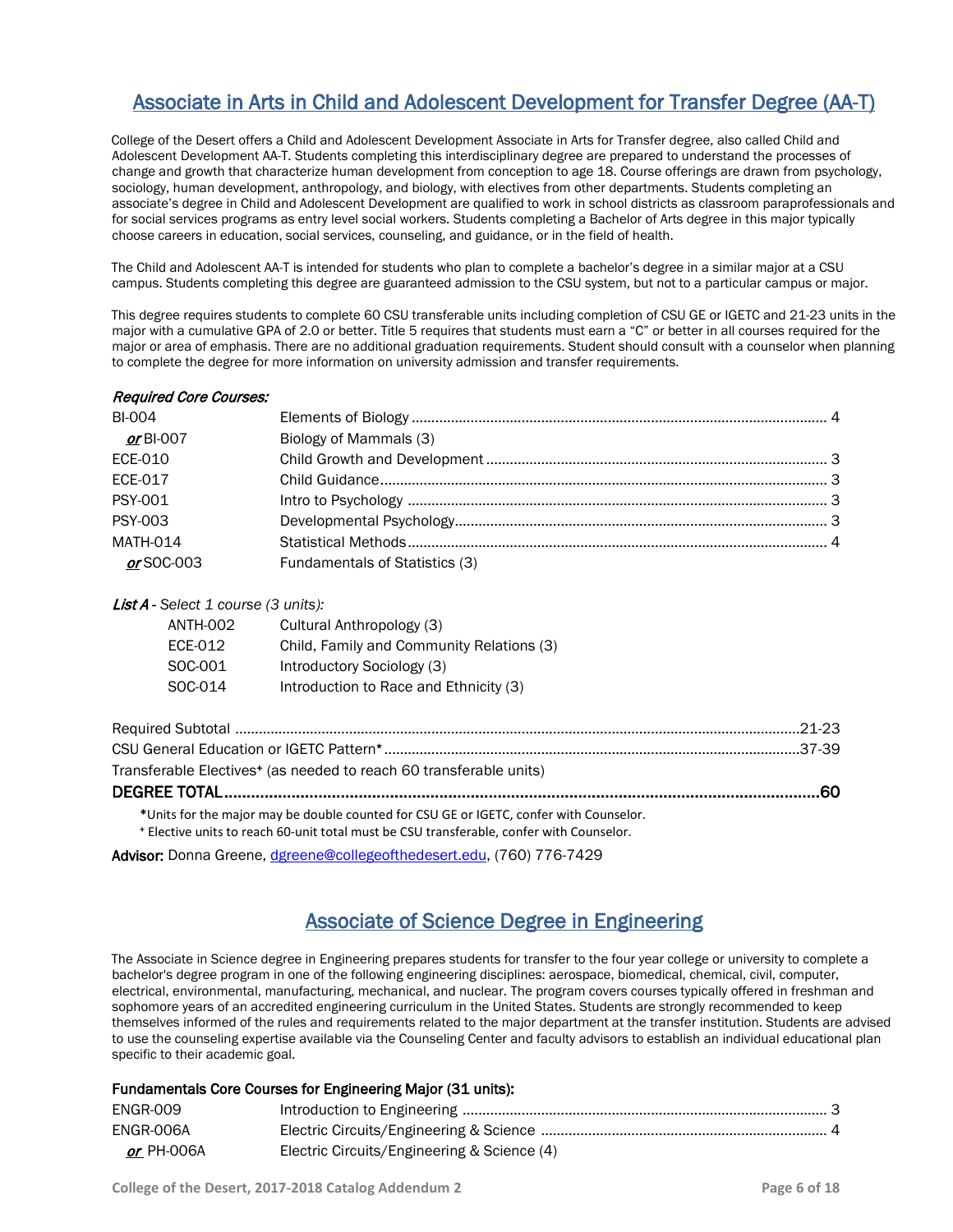| MATH-001A                                 |                                                                                        |
|-------------------------------------------|----------------------------------------------------------------------------------------|
| MATH-001B                                 |                                                                                        |
| MATH-002A                                 |                                                                                        |
| <b>MATH-002C</b>                          |                                                                                        |
| <b>PH-003A</b>                            |                                                                                        |
| <b>PH-003B</b>                            |                                                                                        |
|                                           | Required Courses for Civil, Mechanical, Aerospace, and Manufacturing (18-19 units)     |
| <b>CH-001A</b>                            |                                                                                        |
| <b>CS-007A</b>                            |                                                                                        |
| <b>DRA-002</b>                            |                                                                                        |
| $or$ DRA-011                              | Introduction to Sketchup and Revit (3)                                                 |
| <b>ENGR-011</b>                           |                                                                                        |
| $or$ PH-011                               | Statics (4)                                                                            |
| <b>ENGR-013</b>                           |                                                                                        |
| Required Courses for Electrical (9 units) |                                                                                        |
| CH-001A                                   |                                                                                        |
| <b>CS-007A</b>                            |                                                                                        |
|                                           | Required Courses for Computer/Software (12 units)                                      |
| <b>CS-007A</b>                            |                                                                                        |
| <b>CS-007B</b>                            |                                                                                        |
| <b>MATH-015</b>                           |                                                                                        |
| or MATH-002B                              | Linear Algebra (4)                                                                     |
|                                           |                                                                                        |
|                                           |                                                                                        |
|                                           |                                                                                        |
|                                           |                                                                                        |
|                                           | *Units for the major may be double counted for CSU GE or IGETC, confer with Counselor. |

Advisor: Carl Farmer, [cfarmer@collegeofthedesert.edu,](mailto:cfarmer@collegeofthedesert.edu) (760) 776-7455

# Associate in Science in Film, Television And Electronic Media For Transfer (AS-T)

The Associate in Science in Film, Television and Electronic Media for Transfer Degree offers students a comprehensive lower division program that prepares them for entry-level jobs in film production companies, radio and television stations or multimedia businesses, and also enables them to transfer into a four-year program of study in film, television and electronic media. Students in this AS-T degree program will gain a critical understanding of the mass media and how they function, as well as practical skills in writing, producing, directing and editing films, videos, radio programs and other multimedia content. Students earning this degree are well prepared for career fields in motion picture production, radio and television broadcast and the electronic media.

The AS-T in Film, Television and Electronic Media is intended particularly for students who plan to complete a bachelor's degree in a similar major at a CSU campus. Students completing this degree are guaranteed admission to the CSU system, but not to a particular campus or major.

This AS-T degree requires students to meet both of the following requirements:

- (1) Completion of 60 semester units that are eligible for transfer to the California State University, including both of the following:
	- a. The Intersegmental GE Transfer Curriculum (IGETC) or the California State University GE-Breadth Requirements (CSU GE-B).
	- b. A minimum of 18 semester units in a major or area of emphasis. All courses in the major or area of emphasis must be completed with a grade of "C" or better.
- (2) Obtainment of a minimum grade point average of 2.0.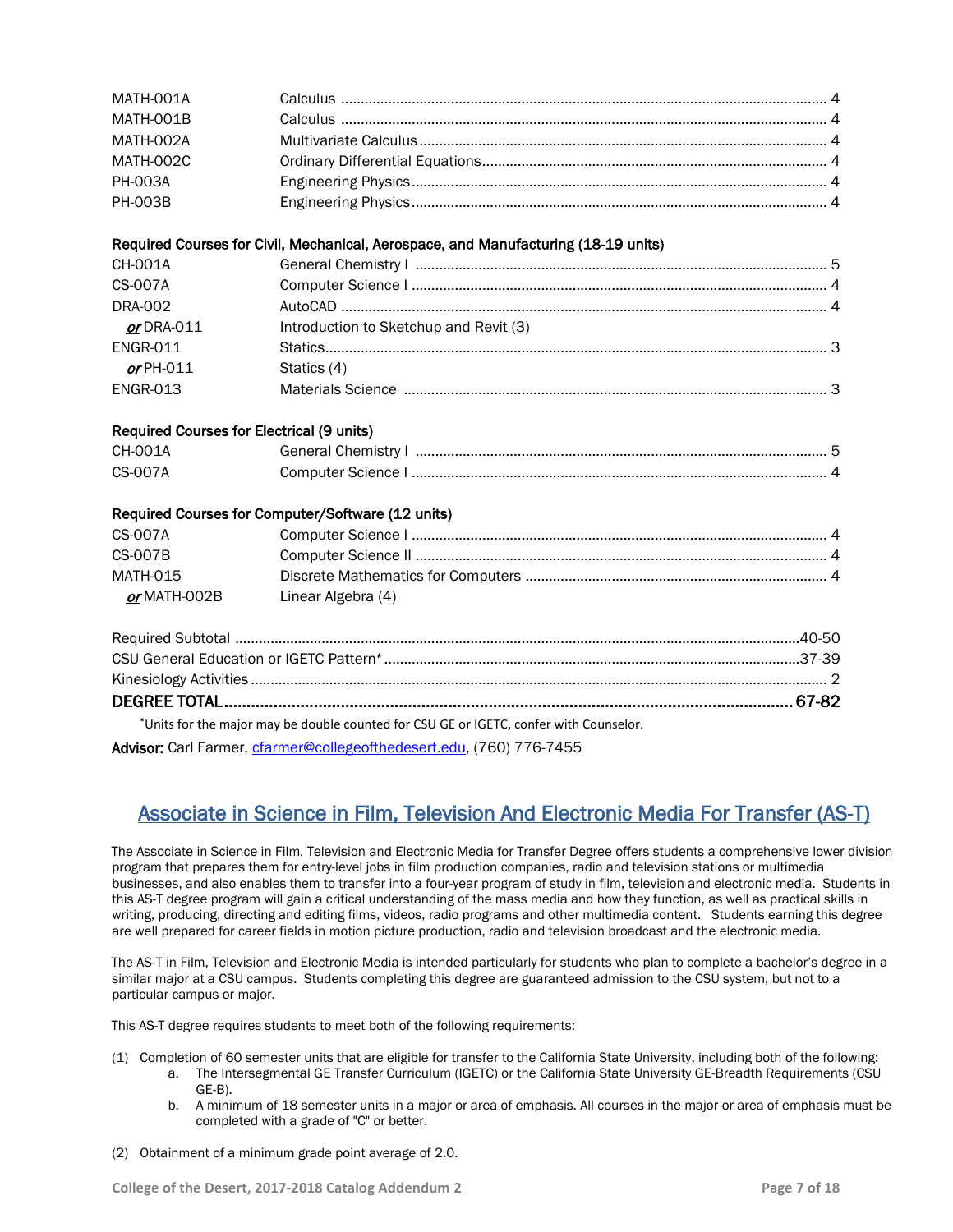There are no additional graduation requirements. Students should consult with a counselor when planning to complete the degree for more information on university admission and transfer requirements.

| Required Core Courses (6 units):      |                                                                                                                                                                                    |  |
|---------------------------------------|------------------------------------------------------------------------------------------------------------------------------------------------------------------------------------|--|
| MC-001                                |                                                                                                                                                                                    |  |
| RTV-006                               |                                                                                                                                                                                    |  |
| Audio (3 units)                       |                                                                                                                                                                                    |  |
| <b>RTV-007</b>                        |                                                                                                                                                                                    |  |
| Video or Film Production (3 units)    |                                                                                                                                                                                    |  |
| <b>RTV-010A</b>                       |                                                                                                                                                                                    |  |
| List A - Select 1 course (3-4 units): |                                                                                                                                                                                    |  |
| ART-010                               | Introduction to Art (3)                                                                                                                                                            |  |
| <b>ENG-002</b>                        | Argumentative Writing & Critical Thinking through Literature (4)                                                                                                                   |  |
| J-003A                                | News Reporting & Writing (3)                                                                                                                                                       |  |
| List B - Select 1 course (3 units):   |                                                                                                                                                                                    |  |
| RTV-005                               | Radio and Television Writing (3)                                                                                                                                                   |  |
| RTV-008                               | Contemporary World Film (3)                                                                                                                                                        |  |
| RTV-011A                              | Motion Picture/TV Production (3)                                                                                                                                                   |  |
|                                       |                                                                                                                                                                                    |  |
|                                       |                                                                                                                                                                                    |  |
|                                       | Transferable Electives <sup>+</sup> (as needed to reach 60 transferable units)                                                                                                     |  |
|                                       |                                                                                                                                                                                    |  |
|                                       | *Units for the major may be double counted for CSU GE or IGETC, confer with Counselor.<br>* Elective units to reach 60-unit total must be CSU transferable, confer with Counselor. |  |

Advisor: Laurilie Jackson, [ljackson@collegeofthedesert.edu,](mailto:ljackson@collegeofthedesert.edu) (760) 674-7795

# Associate in Arts in Global Studies for Transfer Degree (AA-T)

Students pursuing a degree in Global Studies will acquire a broad, knowledge of the interdisciplinary field of global studies. Students will understand the impact of globalization on politics, culture, and economics. They will also assess key global issues, including but not limited to, the environment, human needs, human rights, population growth and migration, economic development, and global governance. Students will develop skills and knowledge that will allow them to work in an increasingly globalized world. They will be able to understand how various disciplines approach the topic of globalization and its consequences. They will also be able to hone skills, such as critical thinking and problem solving, that encourage them to become more effective global citizens.

Career paths chosen by students pursuing undergraduate studies in Global Studies commonly include government service, activism, consulting, lobbying, and journalism. Careers in the discipline that generally require graduate-level degrees include college teaching, law, policy analysis, diplomacy, etc.

The Associate in Arts in Global Studies for Transfer, also called the Global Studies AA-T Degree, prepares students to transfer to CSU campuses that offer bachelor's degrees in Global Studies or related major. Students earning the Global Studies AA-T Degree will be granted priority for admission as a Global Studies or related major to a local CSU, as determined by the CSU campus to which the student applies. This Global Studies AA-T degree requires students to meet both of the following requirements:

- (1) Completion of 60 semester units that are eligible for transfer to the California State University, including both of the following:
	- a. The Intersegmental GE Transfer Curriculum (IGETC) or the California State University GE-Breadth Requirements (CSU GE-B).
	- b. A minimum of 18 semester units in a major or area of emphasis. All courses in the major or area of emphasis must be completed with a grade of "C" or better.
- (2) Obtainment of a minimum grade point average of 2.0.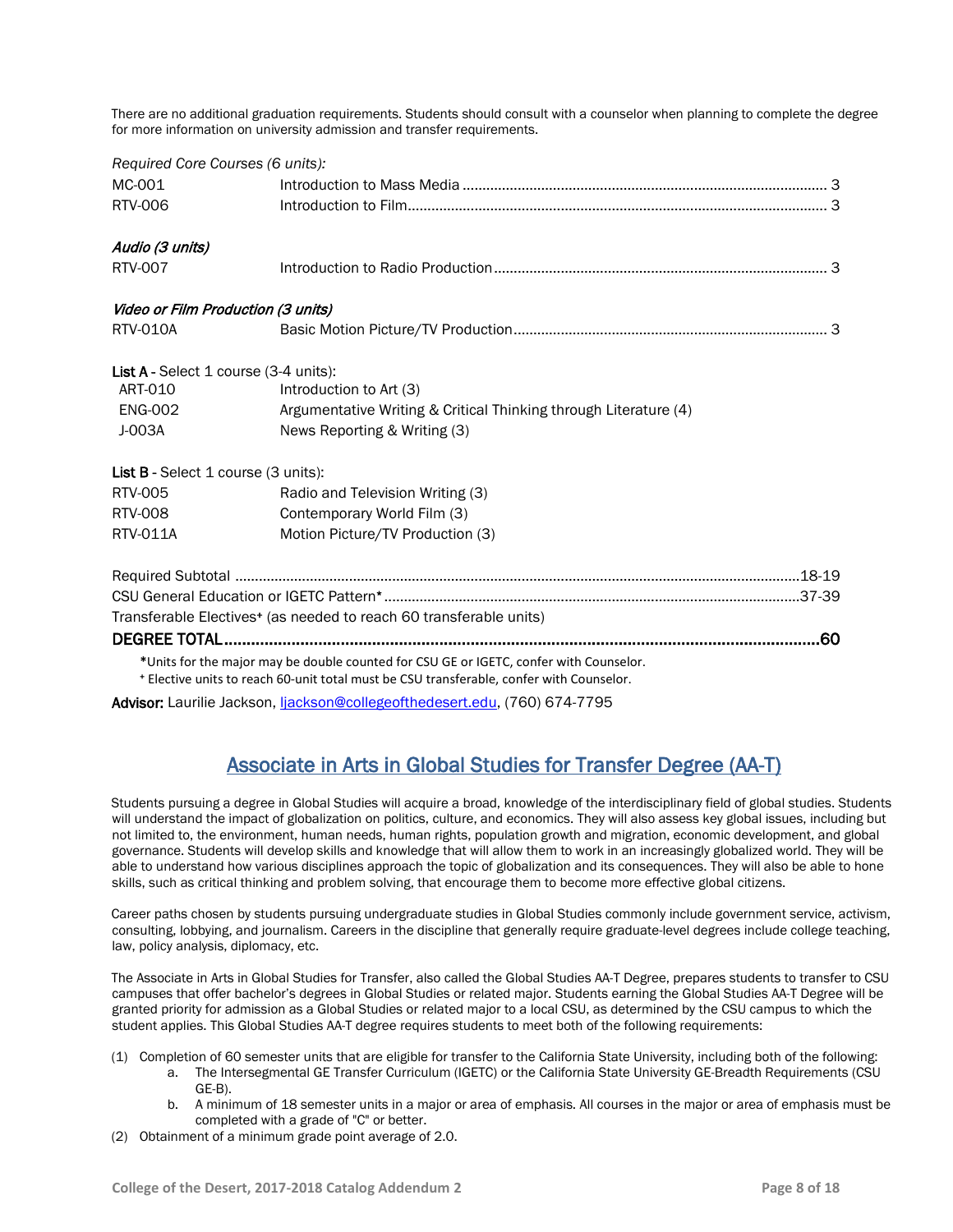There are no additional graduation requirements. Students should consult with a counselor when planning to complete the degree for more information on university admission and transfer requirements.

| Required Core Courses (6 units): |                             |                                                                                          |  |
|----------------------------------|-----------------------------|------------------------------------------------------------------------------------------|--|
| GS-010                           |                             |                                                                                          |  |
| GS-011                           |                             |                                                                                          |  |
|                                  |                             | List A - Select 5 courses from at least 4 of the following areas (15 units):             |  |
|                                  | <b>Culture and Society:</b> |                                                                                          |  |
|                                  | <b>HIST-003</b>             | History of World Civilization I (3)                                                      |  |
|                                  | <b>HIST-004</b>             | History of World Civilization II (3)                                                     |  |
|                                  | Geography:                  |                                                                                          |  |
|                                  | GE0G-001                    | Physical Geography (3)                                                                   |  |
|                                  | GEOG-002                    | Cultural Geography (3)                                                                   |  |
|                                  | GEOG-007                    | Regional Geography (3)                                                                   |  |
|                                  | Economics:                  |                                                                                          |  |
|                                  | <b>ECON-001</b>             | Principles of Macroeconomics (3)                                                         |  |
|                                  | <b>ECON-002</b>             | Principles of Microeconomics (3)                                                         |  |
| Politics:                        |                             |                                                                                          |  |
| PS-002                           |                             | Introduction to Comparative Governments (3)                                              |  |
| PS-004                           |                             | Introduction to International Relations (3)                                              |  |
|                                  | Humanities:                 |                                                                                          |  |
|                                  | <b>ENG-012A</b>             | World Literature I (3)                                                                   |  |
|                                  | <b>ENG-012B</b>             | World Literature II (3)                                                                  |  |
|                                  |                             |                                                                                          |  |
|                                  |                             |                                                                                          |  |
|                                  |                             | Transferable Electives <sup>+</sup> (as needed to reach 60 transferable units)           |  |
| DEGREE TOTAL                     |                             | .60                                                                                      |  |
|                                  |                             | *Units for the major may be double counted for CSU GE or IGETC, confer with Counselor.   |  |
|                                  |                             | + Elective units to reach 60-unit total must be CSU transferable, confer with Counselor. |  |

Advisor: Sara Butler, [sbutler@collegeofthedesert.edu,](mailto:sbutler@collegeofthedesert.edu) (760) 776-7365

# Associate of Science Degree in Sports Medicine

The associate in science degree in sports medicine is a two year course of study designed for students interested in becoming various allied health care professionals such as athletic trainers, physical therapists, physical therapists assistants, chiropractic care, occupational therapy, physician assistant etc. It provides academic and clinical experience to prepare students for further study or to obtain employment in an entry level rehabilitation and/or allied health setting. Earning this degree may facilitate the student's transfer to a four-year college and/or professional program.

| <b>Required Core Courses:</b> |
|-------------------------------|
|-------------------------------|

| <b>BI-013</b>   |                                                     |              |
|-----------------|-----------------------------------------------------|--------------|
| <b>BI-014</b>   |                                                     |              |
| <b>KINE-008</b> |                                                     |              |
| <b>KINE-001</b> |                                                     |              |
| KINE-003        |                                                     |              |
| KINE-004        |                                                     |              |
| <b>KINE-012</b> |                                                     |              |
| <b>KINE-013</b> |                                                     |              |
|                 | College of the Desert, 2017-2018 Catalog Addendum 2 | Page 9 of 18 |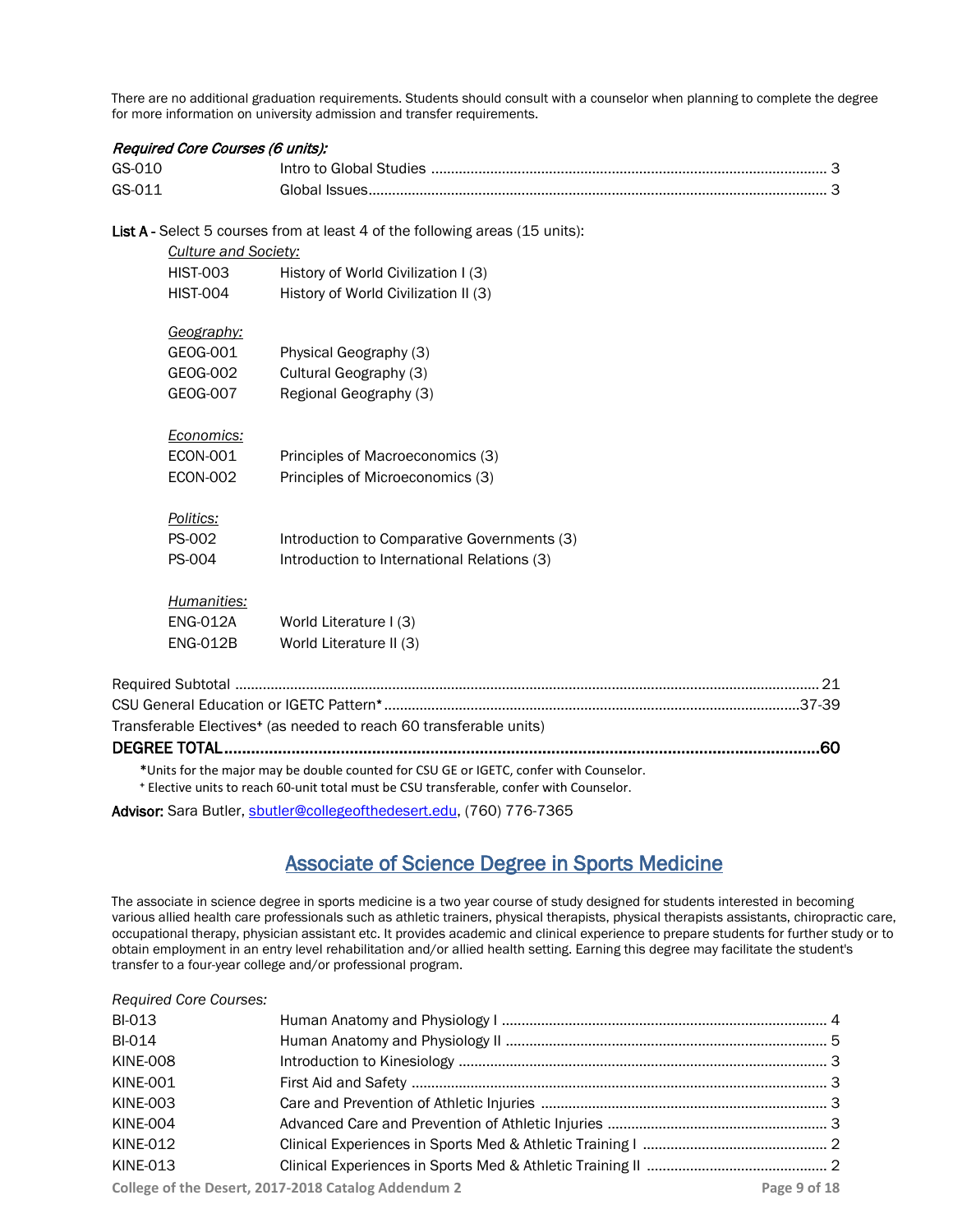| KINE-014 |  |
|----------|--|
| KINE-015 |  |

| Select 1 course from the following (1 unit): |                                       |  |
|----------------------------------------------|---------------------------------------|--|
| KINE-094                                     | Personal Fitness (1)                  |  |
| KINE-096                                     | Weight Training (1)                   |  |
| KINE-096A                                    | Biomechanics of Strength Training (1) |  |

| *KINE courses may be double counted for the kinesiology/activity degree requirement. |  |
|--------------------------------------------------------------------------------------|--|

Advisor: Courtney Doussett[, cdoussett@collegeofthedesert.edu,](mailto:cdoussett@collegeofthedesert.edu) (760) 776-7339

### NEW NONCREDIT PROGRAMS

A+ Preparatory Certificate of Completion<br>CompTIA certifications help students build a solid foundation of essential knowledge and skills that will help students earn employment in technology-related careers. The CompTIA A+ certification assures employers that their applicant is prepared to enter the workforce as an entry-level computer support technician. Computer support technicians provide technical assistance to computer users. They may answer questions or resolve computer problems for clients in person, or via telephone or electronically. They may provide assistance concerning the use of computer hardware and software, including printing, installation, word processing, electronic mail, and operating systems.

*Completion of the A+ Preparatory Certificate prepares students for the CompTIA A+ 220-901 and 220-902 industry certification exams.*

| <b>Required Courses:</b> |                                                                                    |  |
|--------------------------|------------------------------------------------------------------------------------|--|
| CIS-340A                 |                                                                                    |  |
| CIS-340B                 |                                                                                    |  |
|                          | Advisor: Felix Marhuenda-Donate, fmarhuenda@collegeofthedesert.edu, (760) 773-2523 |  |

**Network+ Preparatory Certificate of Completion**<br>CompTIA certifications help students build a solid foundation of essential knowledge and skills that will help students earn employment in technology-related careers. The CompTIA Network+ certification assures employers that their applicant is prepared to enter the workforce as a network support technician. Computer network technicians analyze, test, troubleshoot, and evaluate existing network systems, such as local area network (LAN), wide area network (WAN), and Internet systems or a segment of a network system. Perform network maintenance to ensure networks operate correctly with minimal interruption. *Completion of the Network+ Preparatory Certificate prepares students for the CompTIA Network+ industry certification exam.* 

| <b>Required Courses:</b> |                                                                                    |  |
|--------------------------|------------------------------------------------------------------------------------|--|
| CIS-353A                 |                                                                                    |  |
| CIS-353B                 |                                                                                    |  |
|                          | Advisor: Felix Marhuenda-Donate, fmarhuenda@collegeofthedesert.edu, (760) 773-2523 |  |

Security+ Preparatory Certificate of Completion CompTIA certifications help students build a solid foundation of essential knowledge and skills that will help students earn employment in technology-related careers. The CompTIA Security+ certification validates foundational IT security knowledge and skills, essential principles for network security, and risk management.

*Completion of the Security+ Preparatory Certificate prepares students for the CompTIA Security+ industry certification exam.* 

| <b>Required Courses:</b> |                                                                                    |  |
|--------------------------|------------------------------------------------------------------------------------|--|
| CIS-360A                 |                                                                                    |  |
| <b>CIS-360B</b>          |                                                                                    |  |
|                          | Advisor: Felix Marhuenda-Donate, fmarhuenda@collegeofthedesert.edu. (760) 773-2523 |  |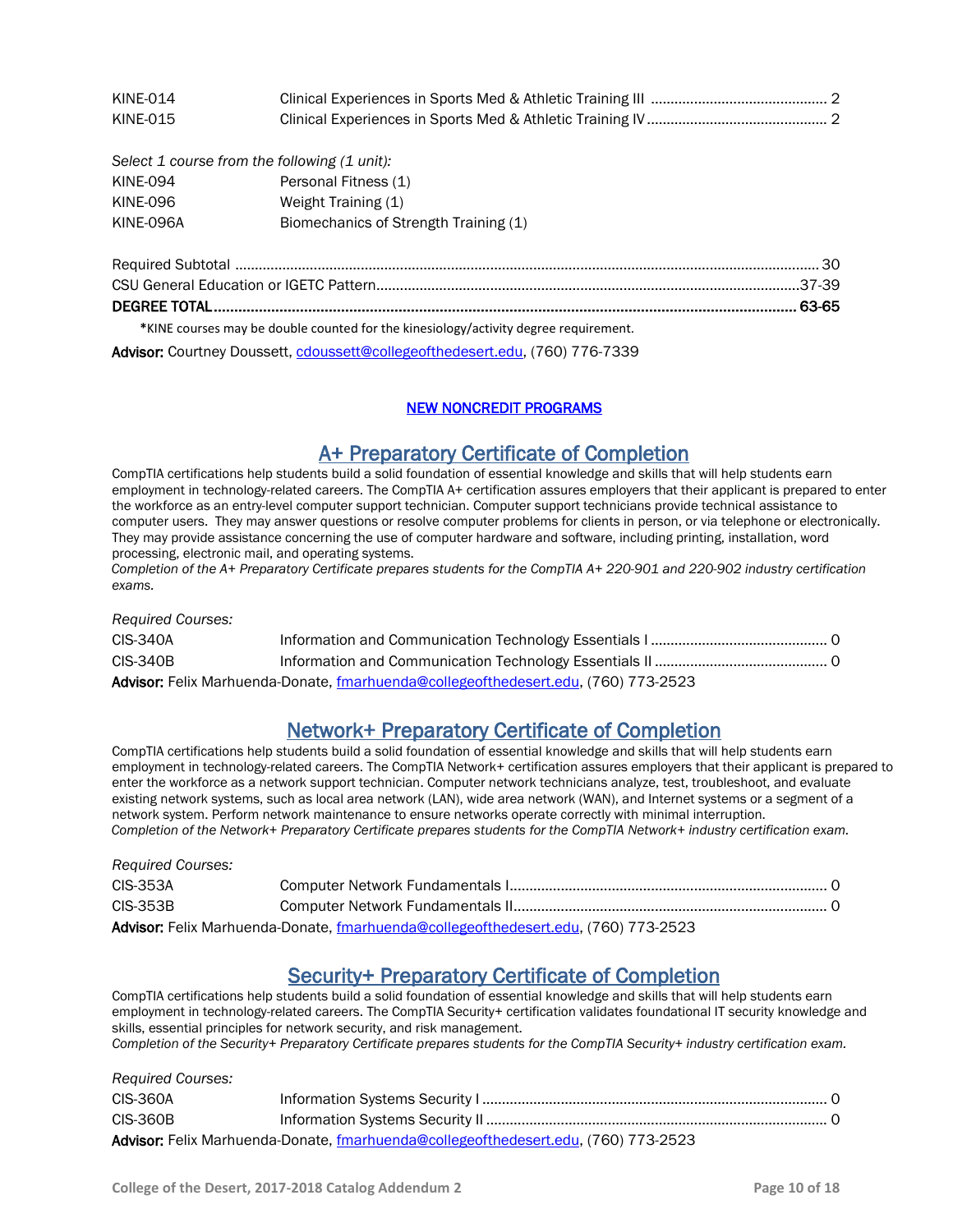# Sentence Certificate of Competency

The Sentence Certificate of Competency delves into the basic elements of Standard Written English (SWE), namely the rules of grammar and syntax, and the conventions of SWE usage. The courses that make up this certificate begin with the basic grammatical units of SWE, followed by an overview of common grammar errors that impede communication and an overview of syntactic and usage problems.

| <b>Required Courses:</b> |                                                                      |  |
|--------------------------|----------------------------------------------------------------------|--|
| ENG-301                  |                                                                      |  |
| ENG-302                  |                                                                      |  |
|                          | Advisor: Reid Sagara, rsagara@collegeofthedesert.edu, (760) 776-7359 |  |

## Organization Certificate of Competency

The Organization Certificate of Competency develops writing skills that help students communicate ideas, opinions, arguments, facts, and evidence in a coherent structure intended for a reading audience. These organizational principles will benefit students in academic classes at the community college level as well as in the workplace.

| <b>Required Courses:</b>                                             |  |  |
|----------------------------------------------------------------------|--|--|
| ENG-303                                                              |  |  |
| ENG-304                                                              |  |  |
| Advisor: Reid Sagara, rsagara@collegeofthedesert.edu, (760) 776-7359 |  |  |

Language & Thought Certificate of Competency

The Language & Thought Certificate of Competency critical thinking skills about language use and personal experience conveyed through writing. The certificate examines language in context as well as how personal experience can be used to support arguments. This certificate asks students to examine the political, social, and cultural meaning behind language and narratives. It explores word choice and how the meaning of language changes depending on setting, and how the way in which a story is told reveals knowledge and insight. Attention begins at the individual word level then moves narratives.

*Required Courses:* 

| <b>ENG-305</b> |                                                                      |  |
|----------------|----------------------------------------------------------------------|--|
| <b>ENG-306</b> |                                                                      |  |
|                | Advisor: Reid Sagara, rsagara@collegeofthedesert.edu, (760) 776-7359 |  |

# Research & Argument Certificate of Competency

The Research & Argument Certificate explores the basic elements of academic research and argumentative writing. The courses in this certificate prepare students for the rigors of academic research and argumentative writing that are expected in courses across the curriculum.

*Required Courses:* 

| <b>ENG-307</b> |                                                                      |  |
|----------------|----------------------------------------------------------------------|--|
| <b>ENG-308</b> |                                                                      |  |
|                | Advisor: Reid Sagara, rsagara@collegeofthedesert.edu, (760) 776-7359 |  |

# Advanced Academic ESL Noncredit Certificate of Competency

The Certificate of Competency in Advanced Academic ESL provides students, prospective employers, and others with documented evidence of persistence and academic accomplishment in English as a Second Language. The certificate demonstrates satisfactory completion in a sequence of six courses in the ESL program designed to enable non-native English language students to develop college-level oral, aural, reading, and written fluency.

*Required Courses:* 

| <b>ESL-352</b>                                                          |  |  |  |
|-------------------------------------------------------------------------|--|--|--|
| <b>ESL-353</b>                                                          |  |  |  |
| <b>ESL-370</b>                                                          |  |  |  |
| <b>ESL-370A</b>                                                         |  |  |  |
| ESL-371                                                                 |  |  |  |
| <b>ESL-371A</b>                                                         |  |  |  |
| Advisor: Christen Smith, chsmith@collegeofthedesert.edu, (760) 776-7256 |  |  |  |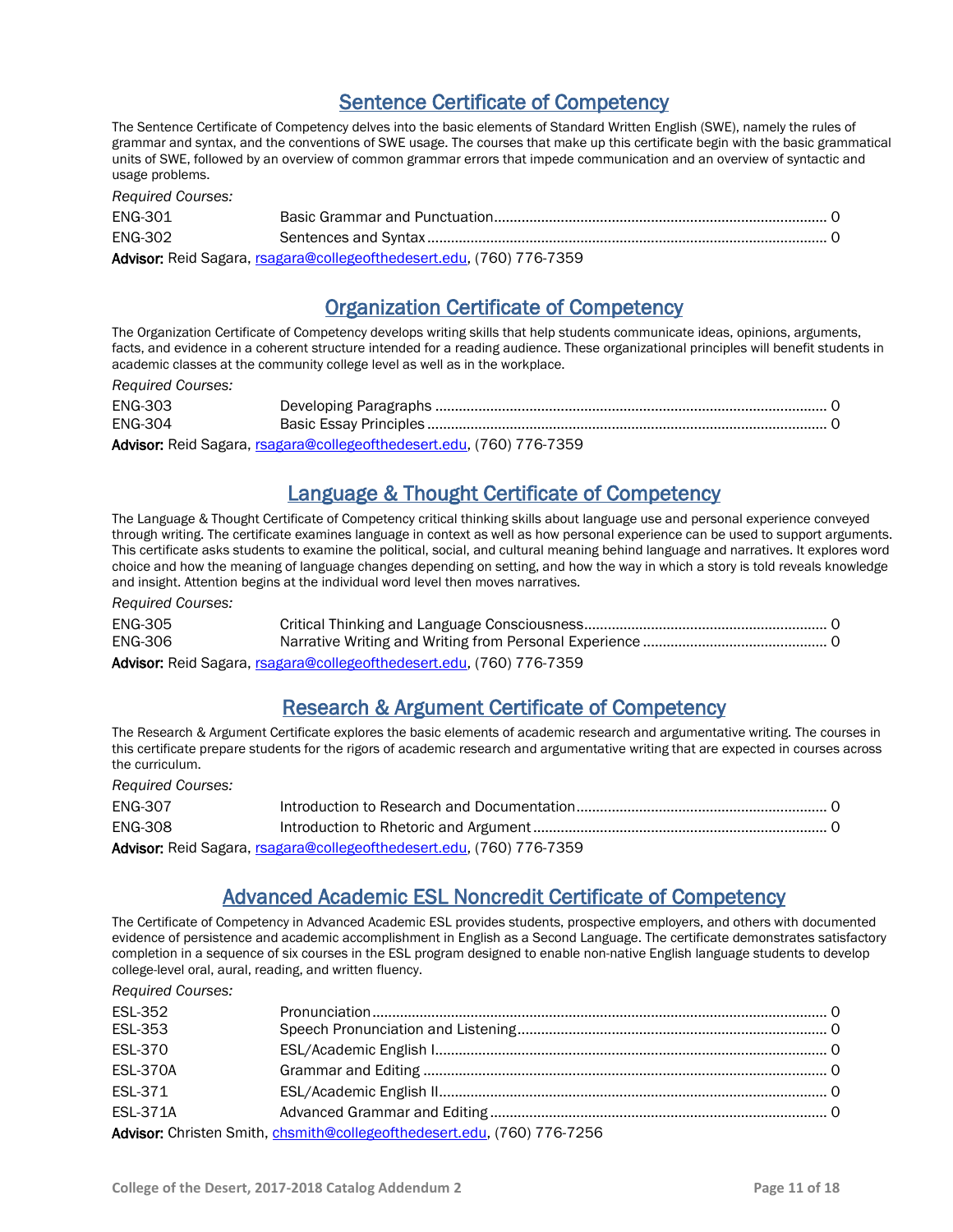Lifeguard Training Certificate of Completion<br>This two course certificate will provide important knowledge and job related skills for future lifeguards. At completion of the certificate, the students will have knowledge, skills and application of lifeguard training, cardiopulmonary resuscitation for the professional rescuer, automated external defibrillator, and knowledge and skills of advanced first aid for lifeguards and title 22 of California Code of Regulations. The course content is in alignment with the American Red Cross.

| <b>Required Courses:</b> |                                                                       |  |
|--------------------------|-----------------------------------------------------------------------|--|
| KINE-303                 |                                                                       |  |
| KINE-304                 |                                                                       |  |
|                          | Advisor: Wendy Ansley, wansley@collegeofthedesert.edu, (760) 776-7203 |  |

Water Safety Instructor Certificate of Completion<br>The two course certificate in Water Safety Instructor will provide the knowledge and skills necessary to implement water safety and teaching methods to infants, children, and adults of diverse ability levels. The course content will be in alignment with the American Red Cross.

| <b>Required Courses:</b> |                                                                       |  |
|--------------------------|-----------------------------------------------------------------------|--|
| KINE-306                 |                                                                       |  |
| <b>KINE-307</b>          |                                                                       |  |
|                          | Advisor: Wendy Ansley, wansley@collegeofthedesert.edu, (760) 776-7203 |  |

Whole Numbers Certificate of Competency<br>This is a program in the basic operations of arithmetic of Whole Numbers. The program consists of two courses, Math-370A and Math-370B. This program is noncredit, lab based, self-paced and open entry. Students can repeat the program as often as needed to develop foundational numeracy skills in whole numbers. Students can enroll in the program at any time during the semester and concurrently with other Math courses. Students can devote as much time and effort as needed in order to successfully complete the program. In order to receive the Certificate of Completion in Whole Numbers, the students need to successfully complete these two courses. After receiving the Certificate, students should be able to demonstrate number sense, which is characterized by the ability to judge relative sizes of numbers, perform computations with numbers in different representations, and assess the reasonableness of results; and to use the information contained in application problems to identify and execute methods of solution that involve arithmetic skills, and evaluate the reasonableness of the results obtained.

| <b>Required Courses:</b> |                                                               |  |
|--------------------------|---------------------------------------------------------------|--|
| MATH-370A                |                                                               |  |
| MATH-370B                |                                                               |  |
|                          | Advisor: Thang Le, tle@collegeofthedesert.edu, (760) 862-1368 |  |

Integers Certificate of Competency<br>This is a program in the basic operations of arithmetic of Integers. The program consists of two courses, Math-370C and Math-370D. This program is noncredit, lab based, self-paced and open entry. Students can repeat the program as often as needed to develop foundational numeracy skills in Integers. Students can enroll in the program at any time during the semester and concurrently with other Math courses. Students can devote as much time and effort as needed in order to successfully complete the program. In order to receive the Certificate of Completion in Integers, the students need to successfully complete these two courses. Furthermore, students need to have Certification of Completion in Whole Numbers prior to start working in this program. After receiving the Certificate, students should be able to demonstrate number sense, which is characterized by the ability to judge relative sizes of numbers, perform computations with numbers in different representations, and assess the reasonableness of results; and to use the information contained in application problems to identify and execute methods of solution that involve arithmetic skills, and evaluate the reasonableness of the results obtained.

| <b>Required Courses:</b> |                                                               |  |
|--------------------------|---------------------------------------------------------------|--|
| MATH-370C                |                                                               |  |
| MATH-370D                |                                                               |  |
|                          | Advisor: Thang Le, tle@collegeofthedesert.edu, (760) 862-1368 |  |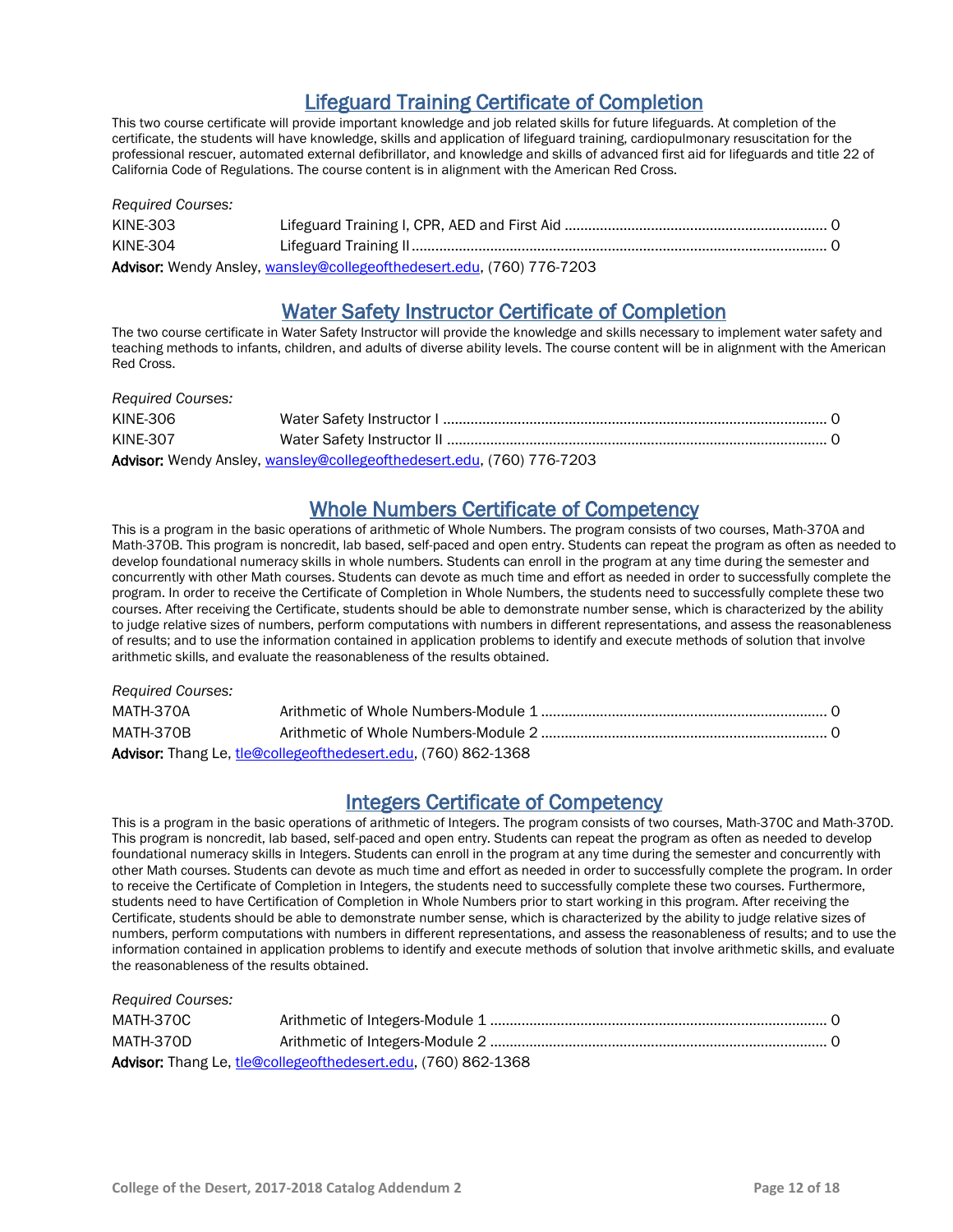Rational Numbers Certificate of Competency This is a program in the basic operations of arithmetic of Rational Numbers. This program consists of two courses, Math-370E and Math-370F. This program is noncredit, lab based, self-paced and open entry. Students can repeat the program as often as needed to develop foundational numeracy skills in Rational Numbers. Students can enroll in the program at any time during the semester and concurrently with other Math courses. Students can devote as much time and effort as needed in order to successfully complete the program. In order to receive the Certificate of Completion in Rational Numbers, the students need to successfully complete these two courses. Furthermore, students need to have Certification of Completion in Integers prior to start working in this program. After receiving the Certificate, students should be able to demonstrate number sense, which is characterized by the ability to judge relative sizes of numbers, perform computations with numbers in different representations, and assess the reasonableness of results; and to use the information contained in application problems to identify and execute methods of solution that involve arithmetic skills, and evaluate the reasonableness of the results obtained.

### *Required Courses:*  MATH-370E Arithmetic of Rational Numbers-Module 1...................................................................... 0 MATH-370F Arithmetic of Rational Numbers-Module 2...................................................................... 0 Advisor: Thang Le, [tle@collegeofthedesert.edu,](mailto:tle@collegeofthedesert.edu) (760) 862-1368

### Corrections to Programs of Study

*Required Courses:* 

### **PAGE 93** Associate of Science Degree in Culinary Management (Includes Certificate Program)

| CART 001                 |  |  |
|--------------------------|--|--|
| CART 003                 |  |  |
| CART 004                 |  |  |
| CART 006                 |  |  |
| CART 010                 |  |  |
| CART 011                 |  |  |
| CART 033                 |  |  |
| <b>CART 034</b>          |  |  |
| BUHM 050                 |  |  |
| BUHM 063                 |  |  |
| BUMA 001                 |  |  |
| CIS 010                  |  |  |
| <b>CERTIFICATE TOTAL</b> |  |  |
|                          |  |  |
| Kinesiology Activities   |  |  |
| <b>DEGREE TOTAL</b>      |  |  |
|                          |  |  |

### PAGE 95 ECE: Teacher Certificate of Achievement and preparation for State Permit

| <b>Required Courses:</b> |                                                                                    |  |
|--------------------------|------------------------------------------------------------------------------------|--|
| <b>ECE 001</b>           |                                                                                    |  |
| <b>ECE 010</b>           |                                                                                    |  |
| ECE 012                  |                                                                                    |  |
| <b>ECE 031</b>           |                                                                                    |  |
| <b>ECE 040</b>           |                                                                                    |  |
| <b>ECE 044</b>           |                                                                                    |  |
| <b>ECE 045</b>           |                                                                                    |  |
| <b>ECE 046B</b>          |                                                                                    |  |
| ECE 047A                 |                                                                                    |  |
| <b>ENG 001A</b>          |                                                                                    |  |
| <b>Required Subtotal</b> |                                                                                    |  |
|                          | 12                                                                                 |  |
|                          | (12 units from the following areas: Social Sciences, Humanities, Math, or Science) |  |
| NYAPERIA JI              | ഛ                                                                                  |  |
| <b>CERTIFICATE TOTAL</b> | 43                                                                                 |  |
|                          |                                                                                    |  |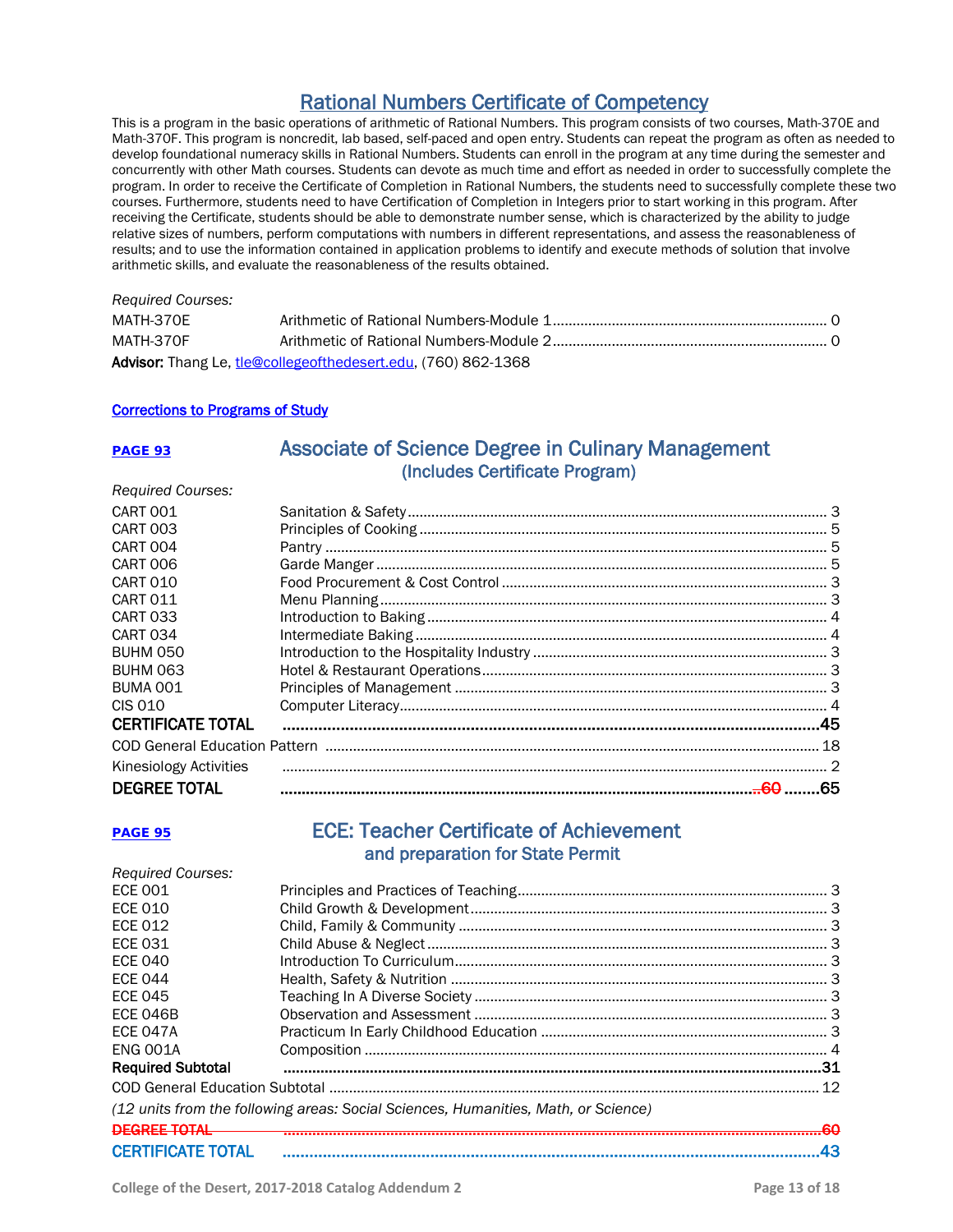# **PAGE 112** Associate of Science Degree in Recreation

| <b>Required Courses:</b> |                                                                                |  |
|--------------------------|--------------------------------------------------------------------------------|--|
| <b>KINE-001</b>          |                                                                                |  |
| KINE-0021                |                                                                                |  |
| KINE-0051                |                                                                                |  |
| KINE-0081                |                                                                                |  |
| KINE 039-0992            |                                                                                |  |
| RE-0011                  |                                                                                |  |
| RE-KINE-095A             | (Maximum of 2 units may be used for work experience)                           |  |
|                          |                                                                                |  |
|                          | Transferable Electives (as needed to reach 60 transferable units)              |  |
|                          |                                                                                |  |
|                          | <sup>1</sup> Scheduling priority: Course is offered only every other semester. |  |

<sup>2</sup> May double count for Kinesiology Activities degree requirement.

### Courses of Instruction

### NEW NONCREDIT COURSES

| <b>CIS-340A</b>                                 | Information and Communication Technology Essentials I  |                         | Units: 0                                                                                                                                                                                                                                                                                                                                                                                                                                                                                                                                                                                                                                                                                                                                                                  |
|-------------------------------------------------|--------------------------------------------------------|-------------------------|---------------------------------------------------------------------------------------------------------------------------------------------------------------------------------------------------------------------------------------------------------------------------------------------------------------------------------------------------------------------------------------------------------------------------------------------------------------------------------------------------------------------------------------------------------------------------------------------------------------------------------------------------------------------------------------------------------------------------------------------------------------------------|
| CompTIA A+ 220-901 industry certification exam. |                                                        |                         | CompTIA certifications help students build a solid foundation of essential knowledge and skills that will help students earn employment in technology-<br>related careers. The CompTIA A+ certification assures employers that their applicant is prepared to enter the workforce as an entry-level computer<br>support technician. Computer support technicians provide technical assistance to computer users. They may answer questions or resolve computer<br>problems for clients in person, or via telephone or electronically. They may provide assistance concerning the use of computer hardware and<br>software, including printing, installation, word processing, electronic mail, and operating systems. Completion of this course prepares students for the |
| Lecture Hours: 27                               | Lab Hours: 0                                           | Repeatable: Yes         | Grading: Pass/No Pass                                                                                                                                                                                                                                                                                                                                                                                                                                                                                                                                                                                                                                                                                                                                                     |
| Prerequisite: None                              |                                                        |                         |                                                                                                                                                                                                                                                                                                                                                                                                                                                                                                                                                                                                                                                                                                                                                                           |
| <b>Transfer Status: None</b>                    |                                                        | Degree Applicable: NONC |                                                                                                                                                                                                                                                                                                                                                                                                                                                                                                                                                                                                                                                                                                                                                                           |
| COD GE: None                                    | CSU GE: None                                           | <b>IGETC: None</b>      |                                                                                                                                                                                                                                                                                                                                                                                                                                                                                                                                                                                                                                                                                                                                                                           |
| <b>CIS-340B</b>                                 | Information and Communication Technology Essentials II |                         | Units: 0                                                                                                                                                                                                                                                                                                                                                                                                                                                                                                                                                                                                                                                                                                                                                                  |
| CompTIA A+ 220-902 industry certification exam. |                                                        |                         | CompTIA certifications helps students build a solid foundation of essential knowledge and skills that will help them earn employment in technology-<br>related careers. The CompTIA A+ certification assures employers that their applicant is prepared to enter the workforce as an entry-level computer<br>support technician. Computer support technicians provide technical assistance to computer users. They may answer questions or resolve computer<br>problems for clients in person, or via telephone or electronically. They may provide assistance concerning the use of computer hardware and<br>software, including printing, installation, word processing, electronic mail, and operating systems. Completion of this course prepares students for the    |
| Lecture Hours: 27                               | Lab Hours: 0                                           | Repeatable: Yes         | Grading: Pass/No Pass                                                                                                                                                                                                                                                                                                                                                                                                                                                                                                                                                                                                                                                                                                                                                     |
| Prerequisite: CIS-340A                          |                                                        |                         |                                                                                                                                                                                                                                                                                                                                                                                                                                                                                                                                                                                                                                                                                                                                                                           |
| <b>Transfer Status: None</b>                    |                                                        | Degree Applicable: NONC |                                                                                                                                                                                                                                                                                                                                                                                                                                                                                                                                                                                                                                                                                                                                                                           |
| COD GE: None                                    | CSU GE: None                                           | <b>IGETC: None</b>      |                                                                                                                                                                                                                                                                                                                                                                                                                                                                                                                                                                                                                                                                                                                                                                           |
| <b>CIS-353A</b>                                 | <b>Computer Network Fundamentals I</b>                 |                         | Units: 0                                                                                                                                                                                                                                                                                                                                                                                                                                                                                                                                                                                                                                                                                                                                                                  |
| certification exam.                             |                                                        |                         | CompTIA certifications help students build a solid foundation of essential knowledge and skills that will help students earn employment in technology-<br>related careers. The CompTIA Network+ certification assures employers that their applicant is prepared to enter the workforce as a network support<br>technician. Computer network technicians analyze, test, troubleshoot, and evaluate existing network systems, such as local area network (LAN), wide<br>area network (WAN), and Internet systems or a segment of a network system. Perform network maintenance to ensure networks operate correctly<br>with minimal interruption. Completion of this course, in conjunction with CIS-353B, prepares students for the CompTIA Network+ N10-006 industry     |
| Lecture Hours: 27                               | Lab Hours: 0                                           | Repeatable: Yes         | Grading: Pass/No Pass                                                                                                                                                                                                                                                                                                                                                                                                                                                                                                                                                                                                                                                                                                                                                     |
| Prerequisite: None                              |                                                        |                         |                                                                                                                                                                                                                                                                                                                                                                                                                                                                                                                                                                                                                                                                                                                                                                           |
| <b>Transfer Status: None</b>                    |                                                        | Degree Applicable: NONC |                                                                                                                                                                                                                                                                                                                                                                                                                                                                                                                                                                                                                                                                                                                                                                           |
| COD GE: None                                    | CSU GE: None                                           | <b>IGETC: None</b>      |                                                                                                                                                                                                                                                                                                                                                                                                                                                                                                                                                                                                                                                                                                                                                                           |
| <b>CIS-353B</b>                                 | <b>Computer Network Fundamentals II</b>                |                         | Units: 0                                                                                                                                                                                                                                                                                                                                                                                                                                                                                                                                                                                                                                                                                                                                                                  |
|                                                 |                                                        |                         | CompTIA certifications help students build a solid foundation of essential knowledge and skills that will help students earn employment in technology-                                                                                                                                                                                                                                                                                                                                                                                                                                                                                                                                                                                                                    |

related careers. The CompTIA Network+ certification assures employers that their applicant is prepared to enter the workforce as a network support technician. Computer network technicians analyze, test, troubleshoot, and evaluate existing network systems, such as local area network (LAN), wide area network (WAN), and Internet systems or a segment of a network system. Perform network maintenance to ensure networks operate correctly with minimal interruption. Completion of this course, together with CIS 353A, prepares students for the CompTIA Network+ N10-006 industry certification exam. This course may be taken as credit or non-credit.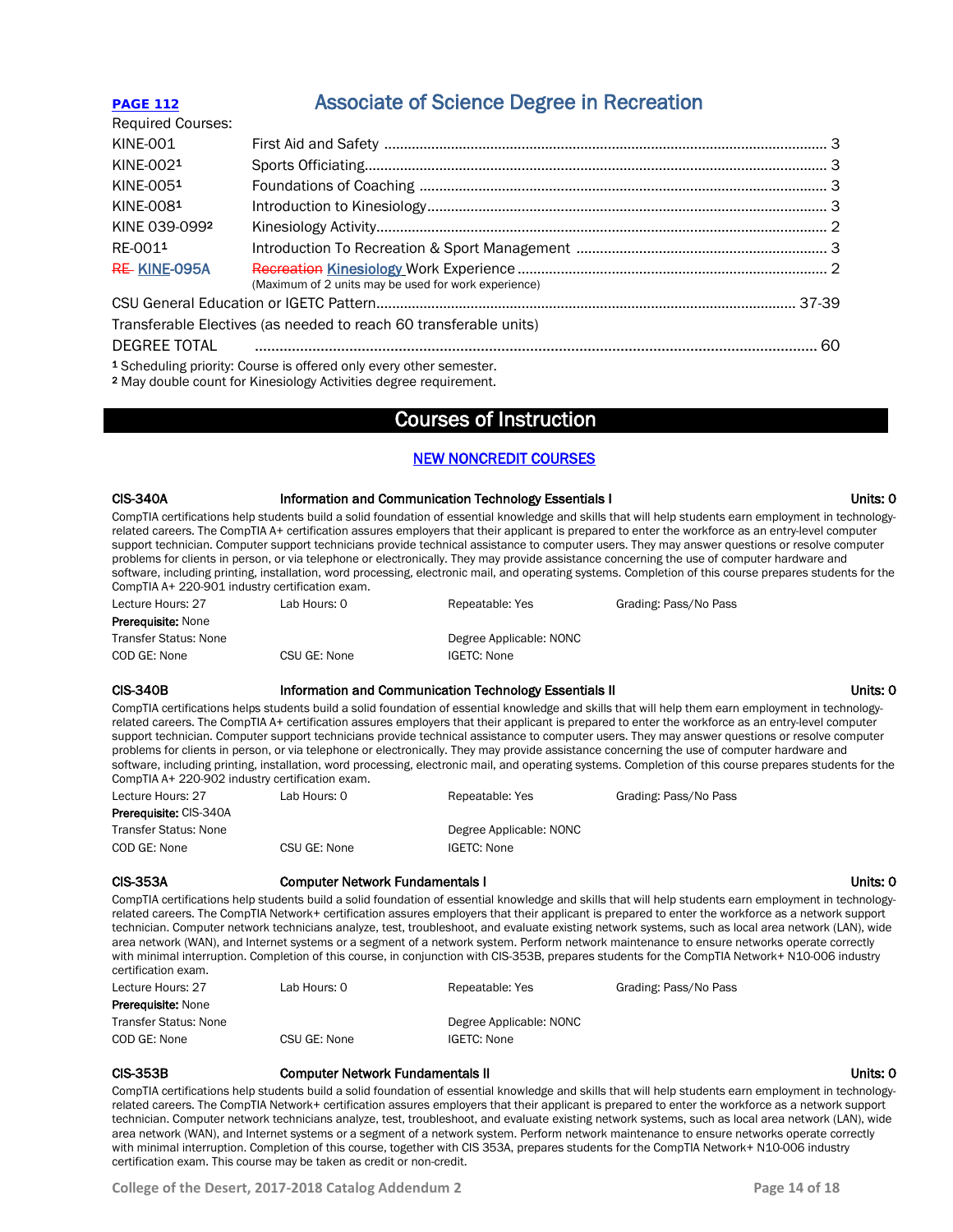| Lecture Hours: 27<br><b>Prerequisite: CIS-353A</b>            | Lab Hours: 0                                        | Repeatable: Yes                                                                                                                    | Grading: Pass/No Pass                                                                                                                                                                                                                                                                                                                                                                                                                                                                                                                                                                                                                                                                                                                                                               |
|---------------------------------------------------------------|-----------------------------------------------------|------------------------------------------------------------------------------------------------------------------------------------|-------------------------------------------------------------------------------------------------------------------------------------------------------------------------------------------------------------------------------------------------------------------------------------------------------------------------------------------------------------------------------------------------------------------------------------------------------------------------------------------------------------------------------------------------------------------------------------------------------------------------------------------------------------------------------------------------------------------------------------------------------------------------------------|
| <b>Transfer Status: None</b><br>COD GE: None                  | CSU GE: None                                        | Degree Applicable: NONC<br><b>IGETC: None</b>                                                                                      |                                                                                                                                                                                                                                                                                                                                                                                                                                                                                                                                                                                                                                                                                                                                                                                     |
| <b>CIS-360A</b><br>exam.                                      | <b>Information Systems Security I</b>               |                                                                                                                                    | Units: 0<br>An introduction to the fundamental principles and topics of Information Technology Security and Risk Management at the organizational level. It<br>addresses hardware, software, processes, communications, applications, and policies and procedures with respect to organizational Cybersecurity<br>and Risk Management. CompTIA certifications help students build a solid foundation of essential knowledge and skills that will help students earn<br>employment in technology-related careers. The CompTIA Security+ certification provides a global benchmark for best practices in IT network and<br>operational security, one of the fastest-growing fields in IT. Completion of this course prepares students for part of the CompTIA Security+ certification |
| Lecture Hours: 27<br><b>Prerequisite: CIS-053 or CIS-353B</b> | Lab Hours: 0                                        | Repeatable: Yes                                                                                                                    | Grading: Pass/No Pass                                                                                                                                                                                                                                                                                                                                                                                                                                                                                                                                                                                                                                                                                                                                                               |
| <b>Transfer Status: None</b>                                  |                                                     | Degree Applicable: NONC                                                                                                            |                                                                                                                                                                                                                                                                                                                                                                                                                                                                                                                                                                                                                                                                                                                                                                                     |
| COD GE: None                                                  | CSU GE: None                                        | <b>IGETC: None</b>                                                                                                                 |                                                                                                                                                                                                                                                                                                                                                                                                                                                                                                                                                                                                                                                                                                                                                                                     |
| <b>CIS-360B</b>                                               | <b>Information Systems Security II</b>              |                                                                                                                                    | Units: 0                                                                                                                                                                                                                                                                                                                                                                                                                                                                                                                                                                                                                                                                                                                                                                            |
| exam.                                                         |                                                     |                                                                                                                                    | An introduction to the fundamental principles and topics of Information Technology Security and Risk Management at the organizational level. It<br>addresses hardware, software, processes, communications, applications, and policies and procedures with respect to organizational Cybersecurity<br>and Risk Management. CompTIA certifications help students build a solid foundation of essential knowledge and skills that will help students earn<br>employment in technology-related careers. The CompTIA Security+ certification provides a global benchmark for best practices in IT network and<br>operational security, one of the fastest-growing fields in IT. Completion of this course prepares students for part of the CompTIA Security+ certification             |
| Lecture Hours: 27                                             | Lab Hours: 0                                        | Repeatable: Yes                                                                                                                    | Grading: Pass/No Pass                                                                                                                                                                                                                                                                                                                                                                                                                                                                                                                                                                                                                                                                                                                                                               |
| Prerequisite: CIS-360A                                        |                                                     |                                                                                                                                    |                                                                                                                                                                                                                                                                                                                                                                                                                                                                                                                                                                                                                                                                                                                                                                                     |
| <b>Transfer Status: None</b>                                  |                                                     | Degree Applicable: NONC                                                                                                            |                                                                                                                                                                                                                                                                                                                                                                                                                                                                                                                                                                                                                                                                                                                                                                                     |
| COD GE: None                                                  | CSU GE: None                                        | <b>IGETC: None</b>                                                                                                                 |                                                                                                                                                                                                                                                                                                                                                                                                                                                                                                                                                                                                                                                                                                                                                                                     |
| <b>ENG-301</b>                                                | <b>Basic Grammar and Punctuation</b>                |                                                                                                                                    | Units: 0                                                                                                                                                                                                                                                                                                                                                                                                                                                                                                                                                                                                                                                                                                                                                                            |
| college-level reading and writing.                            |                                                     |                                                                                                                                    | This course provides an overview of grammar and punctuation concepts for Standard Written English. Emphasis is on concepts that directly impact                                                                                                                                                                                                                                                                                                                                                                                                                                                                                                                                                                                                                                     |
| Lecture Hours: 8                                              | Lab Hours: 0                                        | Repeatable: Yes                                                                                                                    | Grading: Pass/No Pass                                                                                                                                                                                                                                                                                                                                                                                                                                                                                                                                                                                                                                                                                                                                                               |
| <b>Transfer Status: None</b>                                  |                                                     | Degree Applicable: NONC                                                                                                            |                                                                                                                                                                                                                                                                                                                                                                                                                                                                                                                                                                                                                                                                                                                                                                                     |
| COD GE: None                                                  | CSU GE: None                                        | <b>IGETC: None</b>                                                                                                                 |                                                                                                                                                                                                                                                                                                                                                                                                                                                                                                                                                                                                                                                                                                                                                                                     |
| <b>ENG-302</b>                                                | <b>Sentences and Syntax</b>                         |                                                                                                                                    | Units: 0                                                                                                                                                                                                                                                                                                                                                                                                                                                                                                                                                                                                                                                                                                                                                                            |
|                                                               |                                                     |                                                                                                                                    | This course provides an overview of English syntax and usage. Emphasis is on concepts that directly impact college-level reading and writing.                                                                                                                                                                                                                                                                                                                                                                                                                                                                                                                                                                                                                                       |
| Lecture Hours: 8<br>Lab Hours: 0                              | Repeatable: Yes                                     | Grading: Pass/No Pass                                                                                                              |                                                                                                                                                                                                                                                                                                                                                                                                                                                                                                                                                                                                                                                                                                                                                                                     |
| Lecture Hours: 8                                              | Lab Hours: 0                                        | Repeatable: Yes                                                                                                                    |                                                                                                                                                                                                                                                                                                                                                                                                                                                                                                                                                                                                                                                                                                                                                                                     |
|                                                               |                                                     |                                                                                                                                    | Grading: Pass/No Pass                                                                                                                                                                                                                                                                                                                                                                                                                                                                                                                                                                                                                                                                                                                                                               |
| <b>Transfer Status: None</b><br>COD GE: None                  | CSU GE: None                                        | Degree Applicable: NONC<br>IGETC: None                                                                                             |                                                                                                                                                                                                                                                                                                                                                                                                                                                                                                                                                                                                                                                                                                                                                                                     |
|                                                               |                                                     |                                                                                                                                    |                                                                                                                                                                                                                                                                                                                                                                                                                                                                                                                                                                                                                                                                                                                                                                                     |
| <b>ENG-303</b>                                                | <b>Developing Paragraphs</b>                        |                                                                                                                                    | Units: 0<br>This course strengthens a student's ability to compose focused and developed paragraphs. Students learn basic paragraph elements, including topic                                                                                                                                                                                                                                                                                                                                                                                                                                                                                                                                                                                                                       |
|                                                               |                                                     |                                                                                                                                    | sentences, supporting details, and analytical commentary. Students will then practice composing paragraphs using these foundational components.                                                                                                                                                                                                                                                                                                                                                                                                                                                                                                                                                                                                                                     |
| Lecture Hours: 8                                              | Lab Hours: 0                                        | Repeatable: Yes                                                                                                                    | Grading: Pass/No Pass                                                                                                                                                                                                                                                                                                                                                                                                                                                                                                                                                                                                                                                                                                                                                               |
| <b>Transfer Status: None</b><br>COD GE: None                  | CSU GE: None                                        | Degree Applicable: NONC<br><b>IGETC: None</b>                                                                                      |                                                                                                                                                                                                                                                                                                                                                                                                                                                                                                                                                                                                                                                                                                                                                                                     |
|                                                               |                                                     |                                                                                                                                    |                                                                                                                                                                                                                                                                                                                                                                                                                                                                                                                                                                                                                                                                                                                                                                                     |
| <b>ENG-304</b><br>essay while providing supporting evidence.  | <b>Basic Essay Principles</b>                       |                                                                                                                                    | Units: 0<br>This course develops a student's ability to compose organized and developed essays. Students learn basic essay components, including introductory<br>paragraphs, thesis statements, body paragraphs, and conclusions. Attention is given to developing a clear and focused idea throughout a single                                                                                                                                                                                                                                                                                                                                                                                                                                                                     |
| Lecture Hours: 8                                              | Lab Hours: 0                                        | Repeatable: Yes                                                                                                                    | Grading: Pass/No Pass                                                                                                                                                                                                                                                                                                                                                                                                                                                                                                                                                                                                                                                                                                                                                               |
| <b>Transfer Status: None</b>                                  |                                                     | Degree Applicable: NONC                                                                                                            |                                                                                                                                                                                                                                                                                                                                                                                                                                                                                                                                                                                                                                                                                                                                                                                     |
| COD GE: None                                                  | CSU GE: None                                        | <b>IGETC: None</b>                                                                                                                 |                                                                                                                                                                                                                                                                                                                                                                                                                                                                                                                                                                                                                                                                                                                                                                                     |
| <b>ENG-305</b>                                                | <b>Critical Thinking and Language Consciousness</b> |                                                                                                                                    | Units: 0<br>In this course students examine the use of language in context. The course requires students to explore the cultural, social, and political meaning<br>behind language and how the setting in which language is used can alter word meaning. Students explore appropriate word choice in varying                                                                                                                                                                                                                                                                                                                                                                                                                                                                        |
| Lecture Hours: 8                                              | Lab Hours: 0                                        | settings. Attention begins at the individual word level then moves to the examination of phrases and sentences.<br>Repeatable: Yes | Grading: Pass/No Pass                                                                                                                                                                                                                                                                                                                                                                                                                                                                                                                                                                                                                                                                                                                                                               |
| <b>Transfer Status: None</b>                                  |                                                     | Degree Applicable: NONC                                                                                                            |                                                                                                                                                                                                                                                                                                                                                                                                                                                                                                                                                                                                                                                                                                                                                                                     |
| COD GE: None                                                  | CSU GE: None                                        | <b>IGETC: None</b>                                                                                                                 |                                                                                                                                                                                                                                                                                                                                                                                                                                                                                                                                                                                                                                                                                                                                                                                     |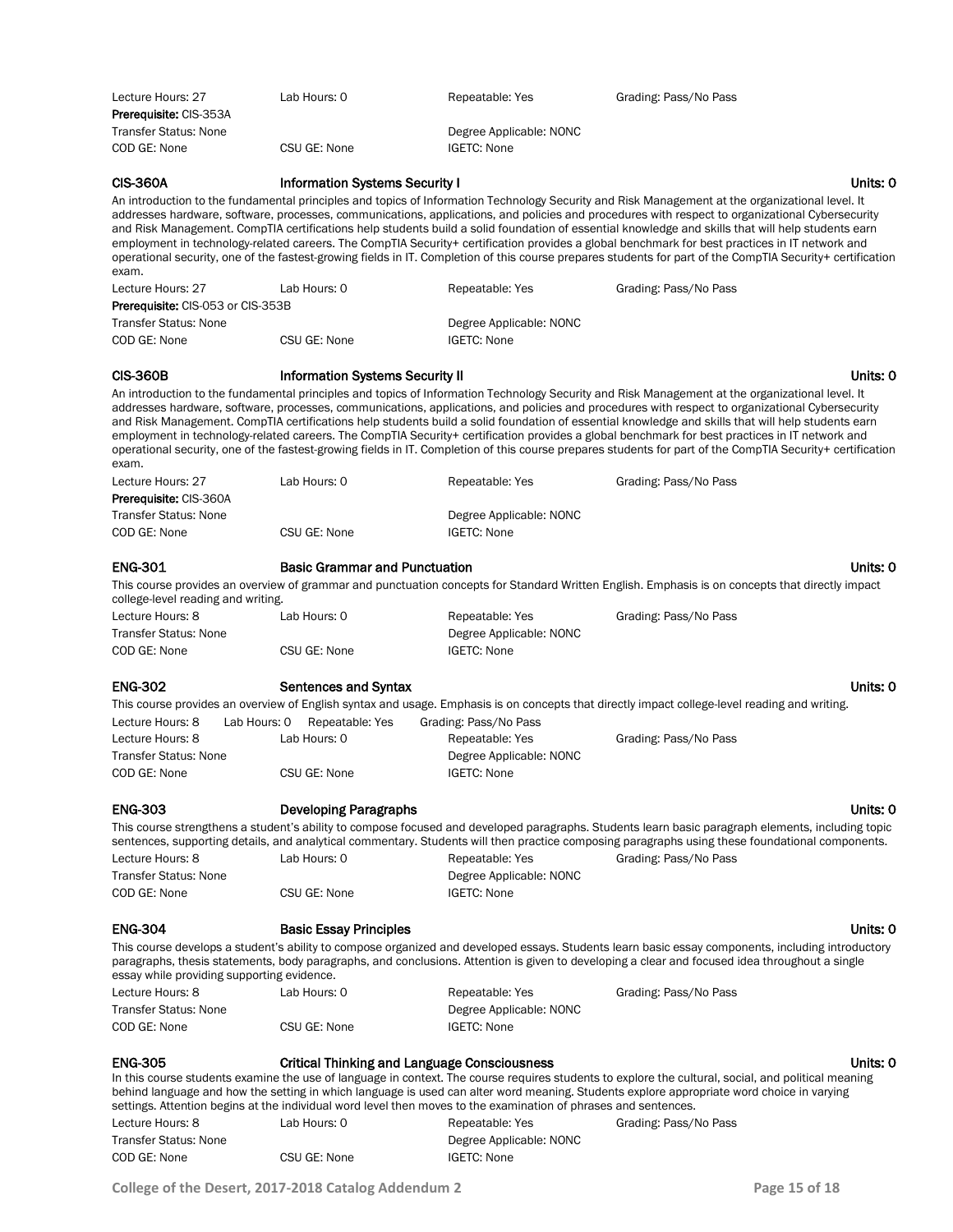|                                                       |                                                                                            | Narrative Writing and Writing from Personal Experience |                                                                                                                                                                                                                                                                                                                                                                                                                                   | Units: 0 |
|-------------------------------------------------------|--------------------------------------------------------------------------------------------|--------------------------------------------------------|-----------------------------------------------------------------------------------------------------------------------------------------------------------------------------------------------------------------------------------------------------------------------------------------------------------------------------------------------------------------------------------------------------------------------------------|----------|
| professional contexts.                                |                                                                                            |                                                        | In this course students practice the skills required for composing narratives and stories. Students examine how narrative accounts can support and<br>explain ideas, opinions, and research. This course examines how composing narratives and personal anecdotes can be used in academic and                                                                                                                                     |          |
| Lecture Hours: 8                                      | Lab Hours: 0                                                                               | Repeatable: Yes                                        | Grading: Pass/No Pass                                                                                                                                                                                                                                                                                                                                                                                                             |          |
| <b>Transfer Status: None</b>                          |                                                                                            | Degree Applicable: NONC                                |                                                                                                                                                                                                                                                                                                                                                                                                                                   |          |
| COD GE: None                                          | CSU GE: None                                                                               | <b>IGETC: None</b>                                     |                                                                                                                                                                                                                                                                                                                                                                                                                                   |          |
| <b>ENG-307</b>                                        | Introduction to Research and Documentation                                                 |                                                        |                                                                                                                                                                                                                                                                                                                                                                                                                                   | Units: 0 |
|                                                       | sources using a standard academic documentation system, such as MLA.                       |                                                        | This course provides an overview of academic research and source documentation, as they apply to writing tasks across the curriculum. Students<br>learn what comprises the academic research process, how to use library-based databases to locate research sources, and how to document these                                                                                                                                    |          |
| Lecture Hours: 8                                      | Lab Hours: 0                                                                               | Repeatable: Yes                                        | Grading: Pass/No Pass                                                                                                                                                                                                                                                                                                                                                                                                             |          |
| <b>Transfer Status: None</b>                          |                                                                                            | Degree Applicable: NONC                                |                                                                                                                                                                                                                                                                                                                                                                                                                                   |          |
| COD GE: None                                          | CSU GE: None                                                                               | <b>IGETC: None</b>                                     |                                                                                                                                                                                                                                                                                                                                                                                                                                   |          |
| <b>ENG-308</b>                                        | Introduction to Rhetoric and Narrative                                                     |                                                        |                                                                                                                                                                                                                                                                                                                                                                                                                                   | Units: 0 |
|                                                       |                                                                                            |                                                        | This course provides an overview of rhetorical analysis and basic written argumentation. Students learn how to analyze various genres of argument<br>that are commonly read in college courses, such as academic, editorial, and political arguments. In addition, students learn how to compose<br>argumentative thesis statements, how to organize argumentative essays, and how to anticipate and respond to counterarguments. |          |
| Lecture Hours: 8                                      | Lab Hours: 0                                                                               | Repeatable: Yes                                        | Grading: Pass/No Pass                                                                                                                                                                                                                                                                                                                                                                                                             |          |
| <b>Transfer Status: None</b><br>COD GE: None          | CSU GE: None                                                                               | Degree Applicable: NONC<br><b>IGETC: None</b>          |                                                                                                                                                                                                                                                                                                                                                                                                                                   |          |
|                                                       |                                                                                            |                                                        |                                                                                                                                                                                                                                                                                                                                                                                                                                   |          |
| <b>ESL-352</b>                                        | Pronunciation                                                                              |                                                        |                                                                                                                                                                                                                                                                                                                                                                                                                                   | Units: 0 |
|                                                       | intonation of Standard American English for effective communication.                       |                                                        | This course, for Non-native Speakers of English, focuses on pronunciation of phonetic sounds, syllable stress, word pattern stress, rhythm and                                                                                                                                                                                                                                                                                    |          |
| Lecture Hours: 54                                     | Lab Hours: 0                                                                               | Repeatable: Yes                                        | Grading: Pass/No Pass                                                                                                                                                                                                                                                                                                                                                                                                             |          |
| <b>Prerequisite: None</b>                             |                                                                                            |                                                        |                                                                                                                                                                                                                                                                                                                                                                                                                                   |          |
| <b>Transfer Status: None</b>                          |                                                                                            | Degree Applicable: NONC                                |                                                                                                                                                                                                                                                                                                                                                                                                                                   |          |
| COD GE: None                                          | CSU GE: None                                                                               | <b>IGETC: None</b>                                     |                                                                                                                                                                                                                                                                                                                                                                                                                                   |          |
| <b>ESL-353</b>                                        |                                                                                            |                                                        |                                                                                                                                                                                                                                                                                                                                                                                                                                   |          |
|                                                       | Speech Pronunciation and Listening                                                         |                                                        |                                                                                                                                                                                                                                                                                                                                                                                                                                   | Units: 0 |
| speeches in college and the workplace.                |                                                                                            |                                                        | This course is designed to enable ESL students to gain confidence and pronunciation accuracy in speaking. Students will practice and develop their<br>overall English listening and speaking proficiency and focus on specific areas of pronunciation difficulty in leading group discussions and giving                                                                                                                          |          |
| Lecture Hours: 54                                     | Lab Hours: 0                                                                               | Repeatable: Yes                                        | Grading: Pass/No Pass                                                                                                                                                                                                                                                                                                                                                                                                             |          |
|                                                       |                                                                                            |                                                        |                                                                                                                                                                                                                                                                                                                                                                                                                                   |          |
| <b>Prerequisite: None</b>                             |                                                                                            |                                                        |                                                                                                                                                                                                                                                                                                                                                                                                                                   |          |
| <b>Transfer Status: None</b>                          |                                                                                            | Degree Applicable: NONC                                |                                                                                                                                                                                                                                                                                                                                                                                                                                   |          |
| COD GE: None                                          | CSU GE: None                                                                               | <b>IGETC: None</b>                                     |                                                                                                                                                                                                                                                                                                                                                                                                                                   |          |
| <b>ESL-370</b>                                        | <b>ESL/Academic English I</b>                                                              |                                                        |                                                                                                                                                                                                                                                                                                                                                                                                                                   | Units: 0 |
|                                                       | writing and reading. ESL 370A Introductory Grammar & Editing corequisite strongly advised. |                                                        | This is the first of two reading and writing courses to help non-native English students develop and improve academic reading and writing skills.<br>Emphasis will be on basic essay structure, beginning research skills, and critical reading strategies with integrated practice and reinforcement in                                                                                                                          |          |
| Lecture Hours: 72                                     | Lab Hours: 0                                                                               | Repeatable: Yes                                        | Grading: Pass/No Pass                                                                                                                                                                                                                                                                                                                                                                                                             |          |
| Prerequisite: None                                    |                                                                                            |                                                        |                                                                                                                                                                                                                                                                                                                                                                                                                                   |          |
| Corequisite: ESL-370A<br><b>Transfer Status: None</b> |                                                                                            |                                                        |                                                                                                                                                                                                                                                                                                                                                                                                                                   |          |
| COD GE: None                                          | CSU GE: None                                                                               | Degree Applicable: NONC<br><b>IGETC: None</b>          |                                                                                                                                                                                                                                                                                                                                                                                                                                   |          |
| <b>ESL-370A</b>                                       | <b>Grammar and Editing</b>                                                                 |                                                        |                                                                                                                                                                                                                                                                                                                                                                                                                                   | Units: 0 |
|                                                       |                                                                                            |                                                        | Non-native English speaking students will learn high-intermediate level grammar and language structures applicable to academic writing as well as<br>strategies for editing their own writing. Strongly recommended corequisite for students enrolled in ESL 370 Academic English I.                                                                                                                                              |          |
| Lecture Hours: 36<br><b>Prerequisite: None</b>        | Lab Hours: 0                                                                               | Repeatable: Yes                                        | Grading: Pass/No Pass                                                                                                                                                                                                                                                                                                                                                                                                             |          |
| Corequisite: ESL-370                                  |                                                                                            |                                                        |                                                                                                                                                                                                                                                                                                                                                                                                                                   |          |
| <b>Transfer Status: None</b>                          |                                                                                            | Degree Applicable: NONC                                |                                                                                                                                                                                                                                                                                                                                                                                                                                   |          |
| COD GE: None                                          | CSU GE: None                                                                               | <b>IGETC: None</b>                                     |                                                                                                                                                                                                                                                                                                                                                                                                                                   |          |
| <b>ESL-371</b>                                        | <b>ESL/Academic English II</b>                                                             |                                                        |                                                                                                                                                                                                                                                                                                                                                                                                                                   | Units: 0 |

Lecture Hours: 72 Lab Hours: 0 Repeatable: Yes Grading: Pass/No Pass

**College of the Desert, 2017-2018 Catalog Addendum 2 Page 16 of 18**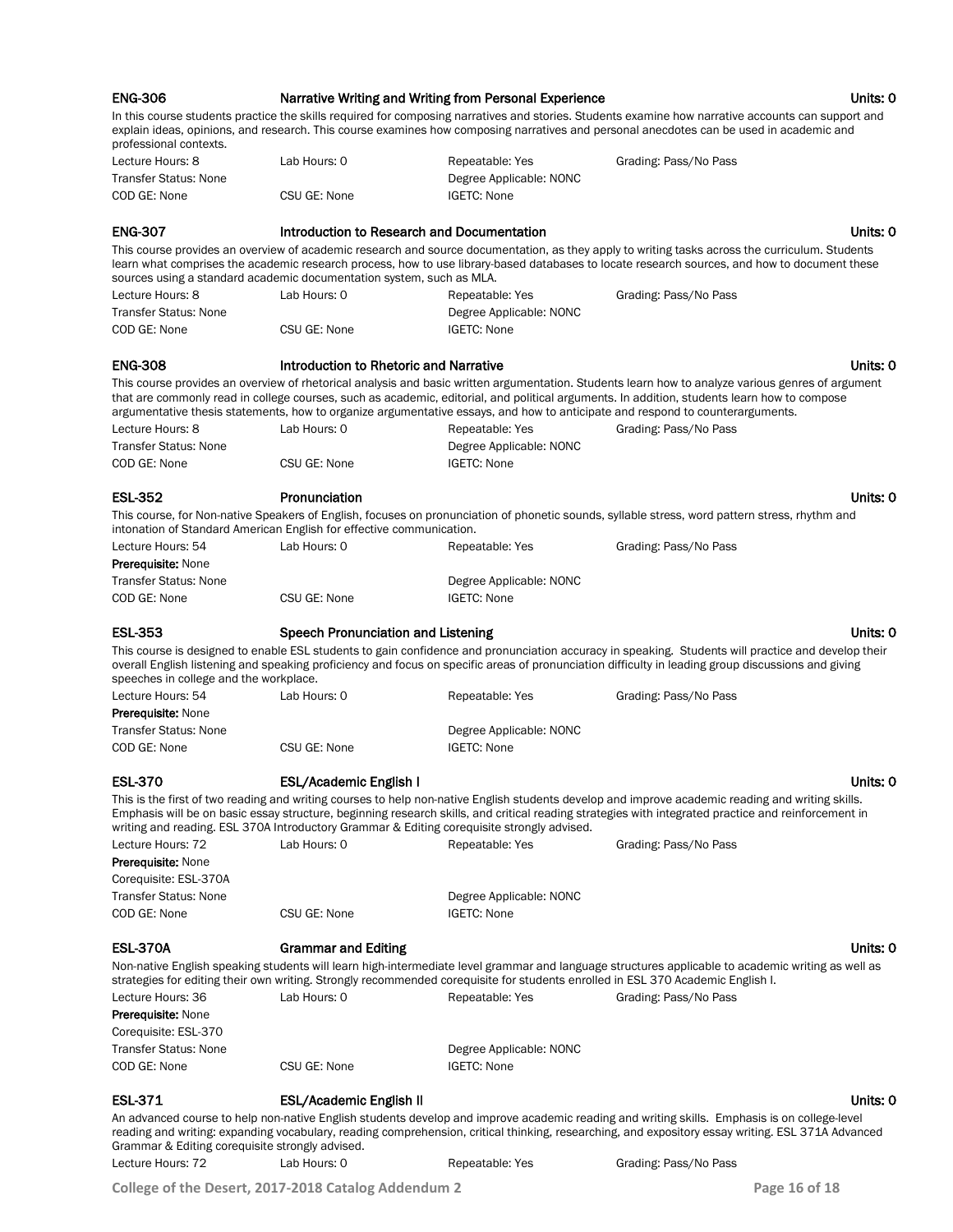| Prerequisite: ESL-370<br><b>Transfer Status: None</b><br>COD GE: None                            | CSU GE: None                                                                                                                                  | Corequisite: ESL-371A<br>Degree Applicable: NONC<br><b>IGETC: None</b> |                                                                                                                                                                                                                                                                                                                                                                                                                                                                                                                                                                                                                                                                                                                                                                                     |
|--------------------------------------------------------------------------------------------------|-----------------------------------------------------------------------------------------------------------------------------------------------|------------------------------------------------------------------------|-------------------------------------------------------------------------------------------------------------------------------------------------------------------------------------------------------------------------------------------------------------------------------------------------------------------------------------------------------------------------------------------------------------------------------------------------------------------------------------------------------------------------------------------------------------------------------------------------------------------------------------------------------------------------------------------------------------------------------------------------------------------------------------|
| <b>ESL-371A</b>                                                                                  | <b>Advanced Grammar and Editing</b>                                                                                                           |                                                                        | Units: 0                                                                                                                                                                                                                                                                                                                                                                                                                                                                                                                                                                                                                                                                                                                                                                            |
| Lecture Hours: 36<br>Prerequisite: ESL-370A<br>Advisory: ESL-371<br><b>Transfer Status: None</b> | for editing their own writing. Strongly recommended corequisite for students enrolled in ESL 371 Academic English II.<br>Lab Hours: 0         | Repeatable: Yes                                                        | Non-native English speaking students will learn advanced level grammar and language structures applicable to college writing as well as strategies<br>Grading: Pass/No Pass                                                                                                                                                                                                                                                                                                                                                                                                                                                                                                                                                                                                         |
| COD GE: None                                                                                     | CSU GE: None                                                                                                                                  | Degree Applicable: NONC<br><b>IGETC: None</b>                          |                                                                                                                                                                                                                                                                                                                                                                                                                                                                                                                                                                                                                                                                                                                                                                                     |
| <b>KINE-303</b>                                                                                  | Lifeguard Training I, CPR, AED and First Aid                                                                                                  |                                                                        | Units: 0                                                                                                                                                                                                                                                                                                                                                                                                                                                                                                                                                                                                                                                                                                                                                                            |
| that successfully completes this course for certification.                                       |                                                                                                                                               |                                                                        | The course will instruct and provide the necessary skills and knowledge to prevent, recognize and respond to aquatic emergencies and to provide<br>care for breathing and cardiac emergencies, injuries, and sudden illnesses until emergency medical services (EMS) personnel take over. The course<br>content will be in alignment with the American Red Cross and will include the following: lifeguarding and shallow water, waterfront skills, written<br>exams and physical and skill testing. This course is the first part of a two course certificate preparing the students at completion of the certificate to<br>take an exam applicable to lifeguard certification with the American Red Cross. The American Red Cross certificate fees are required of each student   |
| Lecture Hours: 36                                                                                | Lab Hours: 0                                                                                                                                  | Repeatable: Yes                                                        | Grading: Pass/No Pass                                                                                                                                                                                                                                                                                                                                                                                                                                                                                                                                                                                                                                                                                                                                                               |
| <b>Prerequisite: None</b><br><b>Transfer Status: None</b><br>COD GE: None                        | CSU GE: None                                                                                                                                  | Degree Applicable: NONC<br><b>IGETC: None</b>                          |                                                                                                                                                                                                                                                                                                                                                                                                                                                                                                                                                                                                                                                                                                                                                                                     |
| <b>KINE-304</b>                                                                                  | <b>Lifeguard Training II</b>                                                                                                                  |                                                                        | Units: 0                                                                                                                                                                                                                                                                                                                                                                                                                                                                                                                                                                                                                                                                                                                                                                            |
| this course for certification.                                                                   |                                                                                                                                               |                                                                        | This course teaches the skills and knowledge of Advanced First Aid for Lifeguard, while meeting the first aid requirements of Title 22 of the California<br>Code of Regulations. Upon successful completion of this course students will be eligible to take an exam applicable to a Title 22 Certification valid for<br>3 years. The course content is in alignment with the American Red Cross. This is the second course of a two course certificate to provide valuable<br>lifeguard training and skills for job opportunities. The American Red Cross certificate fees are required of each student that successfully completes                                                                                                                                                |
| Lecture Hours: 10                                                                                | Lab Hours: 0                                                                                                                                  | Repeatable: Yes                                                        | Grading: Pass/No Pass                                                                                                                                                                                                                                                                                                                                                                                                                                                                                                                                                                                                                                                                                                                                                               |
| Prerequisite: KINE-303<br><b>Transfer Status: None</b>                                           |                                                                                                                                               | Degree Applicable: NONC                                                |                                                                                                                                                                                                                                                                                                                                                                                                                                                                                                                                                                                                                                                                                                                                                                                     |
| COD GE: None                                                                                     | CSU GE: None                                                                                                                                  | <b>IGETC: None</b>                                                     |                                                                                                                                                                                                                                                                                                                                                                                                                                                                                                                                                                                                                                                                                                                                                                                     |
|                                                                                                  |                                                                                                                                               |                                                                        |                                                                                                                                                                                                                                                                                                                                                                                                                                                                                                                                                                                                                                                                                                                                                                                     |
| <b>KINE-306</b>                                                                                  | <b>Water Safety Instructor I</b>                                                                                                              |                                                                        | Units: 0                                                                                                                                                                                                                                                                                                                                                                                                                                                                                                                                                                                                                                                                                                                                                                            |
|                                                                                                  |                                                                                                                                               |                                                                        | The Water Safety Instructor I course will be focused on implementing water safety and developing teaching methods of swimming for parent and child<br>aquatics, preschool aquatics and infants. The course content is in alignment with the American Red Cross. This is the first course of a two course<br>certificate to provide valuable skills and training for students to be eligible for water safety instructor certification with the American Red Cross.                                                                                                                                                                                                                                                                                                                  |
| Lecture Hours: 20                                                                                | Lab Hours: 0                                                                                                                                  | Repeatable: Yes                                                        | Grading: Pass/No Pass                                                                                                                                                                                                                                                                                                                                                                                                                                                                                                                                                                                                                                                                                                                                                               |
| <b>Prerequisite: None</b><br><b>Transfer Status: None</b>                                        |                                                                                                                                               | Degree Applicable: NONC                                                |                                                                                                                                                                                                                                                                                                                                                                                                                                                                                                                                                                                                                                                                                                                                                                                     |
| COD GE: None                                                                                     | CSU GE: None                                                                                                                                  | <b>IGETC: None</b>                                                     |                                                                                                                                                                                                                                                                                                                                                                                                                                                                                                                                                                                                                                                                                                                                                                                     |
| <b>KINE-307</b>                                                                                  | <b>Water Safety Instructor II</b>                                                                                                             |                                                                        | Units: 0                                                                                                                                                                                                                                                                                                                                                                                                                                                                                                                                                                                                                                                                                                                                                                            |
| Water Safety Instructor.                                                                         |                                                                                                                                               |                                                                        | The course will provide instruction in how to teach the basic strokes of swimming such as front crawl (freestyle), back crawl (backstroke), elementary<br>backstroke, sidestroke, breaststroke, butterfly, flip turns and diving to children and adults. The course content is in alignment with the American Red<br>Cross and will include skill proficiency and written assessments. The course is the second course of a two course certificate. Upon successful<br>completion of the two course certificate, the students will be eligible to take an exam applicable to Water Safety Instructor certification with the<br>American Red Cross. The American Red Cross certificate fees are required of each student that successfully completes this two course certificate for |
| Lecture Hours: 20                                                                                | Lab Hours: 0                                                                                                                                  | Repeatable: Yes                                                        | Grading: Pass/No Pass                                                                                                                                                                                                                                                                                                                                                                                                                                                                                                                                                                                                                                                                                                                                                               |
| <b>Prerequisite: KINE-306</b>                                                                    |                                                                                                                                               |                                                                        |                                                                                                                                                                                                                                                                                                                                                                                                                                                                                                                                                                                                                                                                                                                                                                                     |
| <b>Transfer Status: None</b><br>COD GE: None                                                     | CSU GE: None                                                                                                                                  | Degree Applicable: NONC<br><b>IGETC: None</b>                          |                                                                                                                                                                                                                                                                                                                                                                                                                                                                                                                                                                                                                                                                                                                                                                                     |
| MATH-370A                                                                                        | Arithmetic of Whole Numbers-Module 1                                                                                                          |                                                                        | Units: 0                                                                                                                                                                                                                                                                                                                                                                                                                                                                                                                                                                                                                                                                                                                                                                            |
| Lecture Hours: 0                                                                                 | numbers; writing of whole numbers in standard and expanded notation; and applying whole numbers to real life situations.<br>Lab Hours: 1.5-18 | Repeatable: Yes                                                        | This is a course in the basic operations of arithmetic of whole numbers. Topics include definition of whole numbers; adding and subtracting of whole<br>Grading: Pass/No Pass                                                                                                                                                                                                                                                                                                                                                                                                                                                                                                                                                                                                       |
| <b>Transfer Status: None</b>                                                                     |                                                                                                                                               | Degree Applicable: NONC                                                |                                                                                                                                                                                                                                                                                                                                                                                                                                                                                                                                                                                                                                                                                                                                                                                     |
| COD GE: None                                                                                     | CSU GE: None                                                                                                                                  | <b>IGETC: None</b>                                                     |                                                                                                                                                                                                                                                                                                                                                                                                                                                                                                                                                                                                                                                                                                                                                                                     |